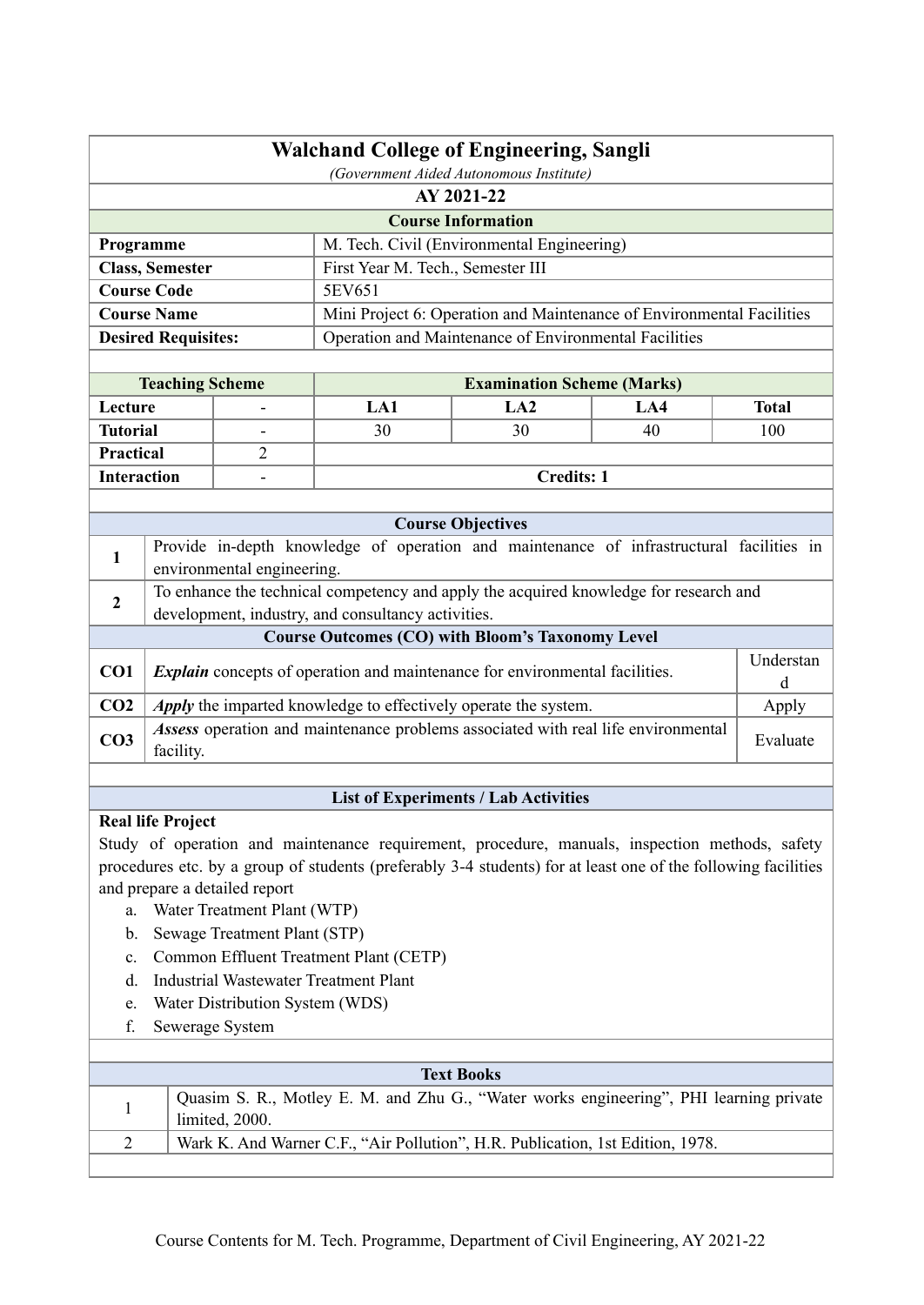| <b>References</b> |                                                                                          |  |  |  |  |
|-------------------|------------------------------------------------------------------------------------------|--|--|--|--|
|                   | "Manual on water supply and Treatment", CPHEEO, Ministry of Urban Development, Govt.     |  |  |  |  |
|                   | ofIndia, New Delhi, 1999.                                                                |  |  |  |  |
|                   | "Manual on Sewerage and Sewage Treatment", CPHEEO, Ministry of Urban Development,        |  |  |  |  |
|                   | Govt. of India, New Delhi, 1993.                                                         |  |  |  |  |
|                   | <b>Useful Links</b>                                                                      |  |  |  |  |
|                   | https://www.suezwaterhandbook.com/processes-and-technologies/instrumentation-control-reg |  |  |  |  |
|                   | ulation/deferred-plant-control-system/water-treatment-plant-maintenance                  |  |  |  |  |
|                   | https://www.epa.gov/sites/production/files/2018-07/documents/uss-midwest-revised-om-pmpp |  |  |  |  |
|                   | -manual-submitted-20180626-184pp.pdf                                                     |  |  |  |  |

| <b>CO-PO Mapping</b> |                                |  |  |  |  |  |  |  |
|----------------------|--------------------------------|--|--|--|--|--|--|--|
|                      | <b>Programme Outcomes (PO)</b> |  |  |  |  |  |  |  |
|                      |                                |  |  |  |  |  |  |  |
| CO <sub>1</sub>      |                                |  |  |  |  |  |  |  |
| CO <sub>2</sub>      |                                |  |  |  |  |  |  |  |
| CO <sub>3</sub>      |                                |  |  |  |  |  |  |  |

| <b>Assessment</b>                                              |                                                                         |            |                                        |    |  |  |  |  |
|----------------------------------------------------------------|-------------------------------------------------------------------------|------------|----------------------------------------|----|--|--|--|--|
| There are three components of lab assessment, LA1, LA2 and ESE |                                                                         |            |                                        |    |  |  |  |  |
| <b>Assessment</b>                                              | Conducted<br><b>Based on</b><br><b>Typical Schedule</b><br><b>Marks</b> |            |                                        |    |  |  |  |  |
|                                                                |                                                                         | by         |                                        |    |  |  |  |  |
| LA1                                                            | Lab activities,                                                         | Lab Course | During Week 1 to Week 5                | 30 |  |  |  |  |
|                                                                | attendance, journal                                                     | Faculty    | Marks Submission at the end of Week 5  |    |  |  |  |  |
| LA2                                                            | Lab activities,                                                         | Lab Course | During Week 6 to Week 10               |    |  |  |  |  |
|                                                                | attendance, journal                                                     | Faculty    | Marks Submission at the end of Week 9  | 30 |  |  |  |  |
| <b>ESE</b>                                                     | Lab Performance                                                         | Lab Course | During Week 10 to Week 15              | 40 |  |  |  |  |
|                                                                | and documentation                                                       | Faculty    | Marks Submission at the end of Week 15 |    |  |  |  |  |

Week 1 indicates starting week of Semester.

Lab activities/Lab performance shall include performing experiments, mini-project, presentations, drawings, programming and other suitable activities, as per the nature and requirement of the lab course. The experimental lab shall have typically 8-10 experiments.

| <b>Assessment Plan based on Bloom's Taxonomy Level</b> |     |                 |            |              |  |  |  |
|--------------------------------------------------------|-----|-----------------|------------|--------------|--|--|--|
| <b>Bloom's Taxonomy Level</b>                          | LA1 | LA <sub>2</sub> | <b>ESE</b> | <b>Total</b> |  |  |  |
| Remember                                               |     |                 |            |              |  |  |  |
| Understand                                             | 10  | 10              | 10         | 30           |  |  |  |
| Apply                                                  | 10  | 10              | 10         | 30           |  |  |  |
| Analyse                                                |     |                 |            |              |  |  |  |
| Evaluate                                               | 10  | 10              | 20         | 40           |  |  |  |
| Create                                                 |     |                 |            |              |  |  |  |
| <b>Total</b>                                           | 30  | 30              | 40         | 100          |  |  |  |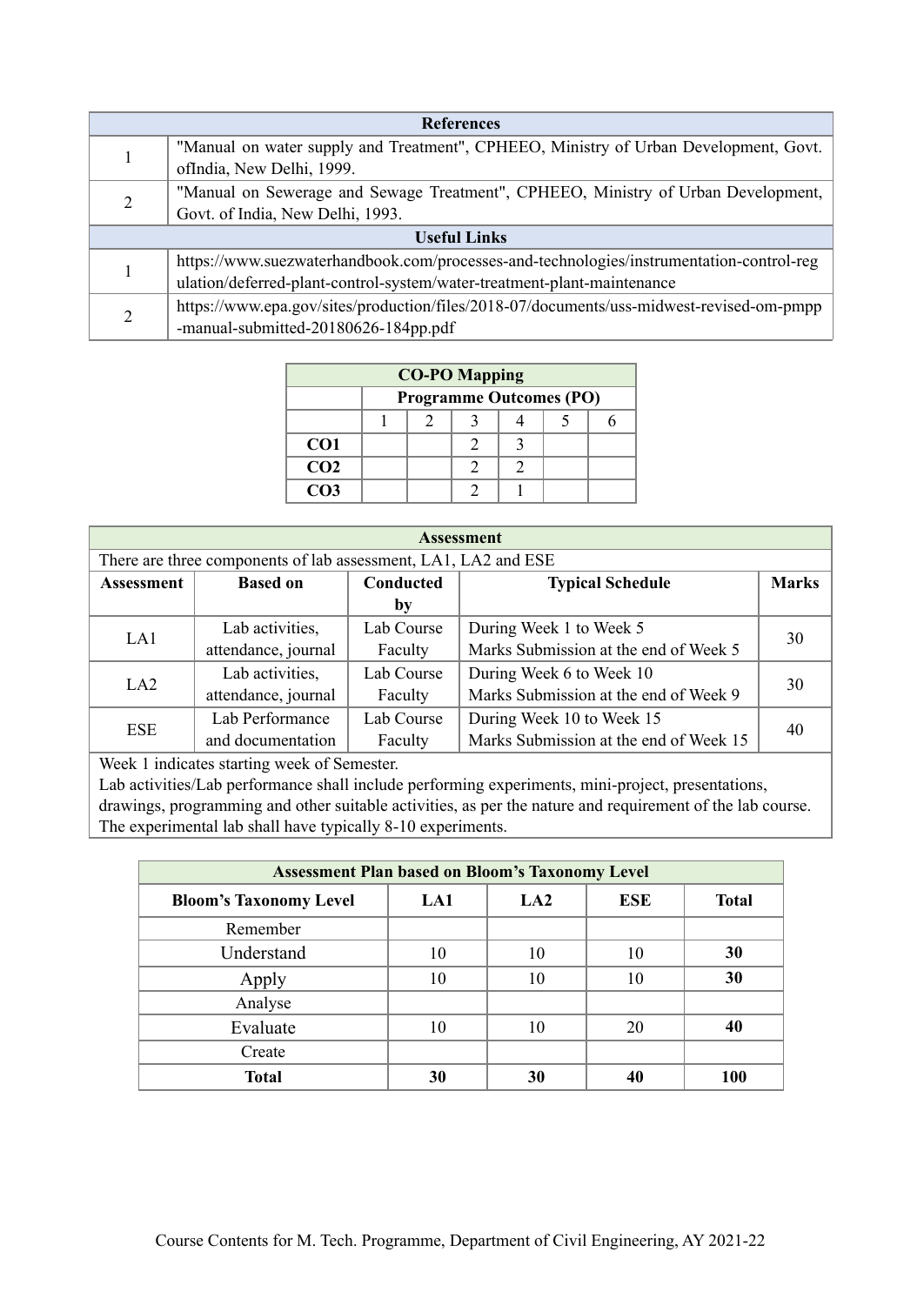| <b>Walchand College of Engineering, Sangli</b><br>(Government Aided Autonomous Institute) |                                                                                     |                                  |                                                                                                                                                     |                           |                                   |              |  |  |
|-------------------------------------------------------------------------------------------|-------------------------------------------------------------------------------------|----------------------------------|-----------------------------------------------------------------------------------------------------------------------------------------------------|---------------------------|-----------------------------------|--------------|--|--|
|                                                                                           | AY 2021-22                                                                          |                                  |                                                                                                                                                     |                           |                                   |              |  |  |
|                                                                                           |                                                                                     |                                  |                                                                                                                                                     | <b>Course Information</b> |                                   |              |  |  |
| Programme                                                                                 |                                                                                     |                                  | M. Tech. Civil (Environmental Engineering)                                                                                                          |                           |                                   |              |  |  |
|                                                                                           | <b>Class, Semester</b>                                                              |                                  | Second Year M. Tech., Semester III                                                                                                                  |                           |                                   |              |  |  |
|                                                                                           | <b>Course Code</b>                                                                  |                                  | 5EV652                                                                                                                                              |                           |                                   |              |  |  |
|                                                                                           | <b>Course Name</b>                                                                  |                                  | Mini Project 6: Project Management                                                                                                                  |                           |                                   |              |  |  |
|                                                                                           | <b>Desired Requisites</b>                                                           |                                  | Project Management                                                                                                                                  |                           |                                   |              |  |  |
|                                                                                           |                                                                                     |                                  |                                                                                                                                                     |                           |                                   |              |  |  |
|                                                                                           | <b>Teaching Scheme</b>                                                              |                                  |                                                                                                                                                     |                           | <b>Examination Scheme (Marks)</b> |              |  |  |
| Lecture                                                                                   |                                                                                     |                                  | LA1                                                                                                                                                 | LA2                       | LA4                               | <b>Total</b> |  |  |
| <b>Tutorial</b>                                                                           |                                                                                     | $\qquad \qquad \blacksquare$     | 30                                                                                                                                                  | 30                        | 40                                | 100          |  |  |
| <b>Practical</b>                                                                          |                                                                                     | $\overline{2}$                   |                                                                                                                                                     |                           |                                   |              |  |  |
| <b>Interaction</b>                                                                        |                                                                                     | $\blacksquare$                   |                                                                                                                                                     |                           | <b>Credits: 1</b>                 |              |  |  |
|                                                                                           |                                                                                     |                                  |                                                                                                                                                     |                           |                                   |              |  |  |
| $\mathbf{1}$                                                                              |                                                                                     |                                  |                                                                                                                                                     | <b>Course Objectives</b>  |                                   |              |  |  |
| $\overline{2}$                                                                            |                                                                                     |                                  | To solve problems for scheduling and resource smoothening for small projects<br>To teach the skills of presentation and documentation for a project |                           |                                   |              |  |  |
|                                                                                           |                                                                                     |                                  | <b>Course Outcomes (CO) with Bloom's Taxonomy Level</b>                                                                                             |                           |                                   |              |  |  |
| CO1                                                                                       |                                                                                     |                                  | <b>Conceive</b> and characterise any project                                                                                                        |                           |                                   |              |  |  |
| CO <sub>2</sub>                                                                           |                                                                                     |                                  | Apply the WBS and scheduling concepts for Time managements of projects                                                                              |                           |                                   |              |  |  |
| CO <sub>3</sub>                                                                           |                                                                                     |                                  | <i>Examine</i> a project proposal and <i>justify</i> its appropriateness.                                                                           |                           |                                   |              |  |  |
|                                                                                           |                                                                                     |                                  |                                                                                                                                                     |                           |                                   |              |  |  |
|                                                                                           |                                                                                     |                                  |                                                                                                                                                     | List of project works     |                                   |              |  |  |
| 1.                                                                                        |                                                                                     | Selection of a project           |                                                                                                                                                     |                           |                                   |              |  |  |
| 2.                                                                                        |                                                                                     | Identifying activities           |                                                                                                                                                     |                           |                                   |              |  |  |
| 3.                                                                                        |                                                                                     | Performing WBS                   |                                                                                                                                                     |                           |                                   |              |  |  |
| 4.                                                                                        |                                                                                     | Scheduling timelines             |                                                                                                                                                     |                           |                                   |              |  |  |
| 5.                                                                                        |                                                                                     |                                  | Exercising on Time and Cost balancing.                                                                                                              |                           |                                   |              |  |  |
| 6.                                                                                        |                                                                                     | Cost Estimate of the project     |                                                                                                                                                     |                           |                                   |              |  |  |
| 7.                                                                                        |                                                                                     |                                  | Preparing the complete Project Proposal.                                                                                                            |                           |                                   |              |  |  |
|                                                                                           |                                                                                     |                                  |                                                                                                                                                     | <b>Text Books</b>         |                                   |              |  |  |
|                                                                                           |                                                                                     |                                  | Jack Gido, James P Clements, Project Management, Cengage Learning India Pvt. Ltd., 2 <sup>nd</sup>                                                  |                           |                                   |              |  |  |
|                                                                                           | 1<br>Reprint 2011, ©2007                                                            |                                  |                                                                                                                                                     |                           |                                   |              |  |  |
| $\overline{2}$                                                                            | B.C. Punmia and Khandelwal, Project Planning and Control with PERT and CPM, Lakshmi |                                  |                                                                                                                                                     |                           |                                   |              |  |  |
|                                                                                           | Publications Pvt. Ltd., 4 <sup>th</sup> Edition, 2008                               |                                  |                                                                                                                                                     |                           |                                   |              |  |  |
|                                                                                           |                                                                                     |                                  |                                                                                                                                                     |                           |                                   |              |  |  |
|                                                                                           |                                                                                     |                                  |                                                                                                                                                     | <b>References</b>         |                                   |              |  |  |
| $\mathbf{1}$                                                                              |                                                                                     | by Project Management Institute. | A guide to the Project Management Body of Knowledge (PMBOK guide), October 2017                                                                     |                           |                                   |              |  |  |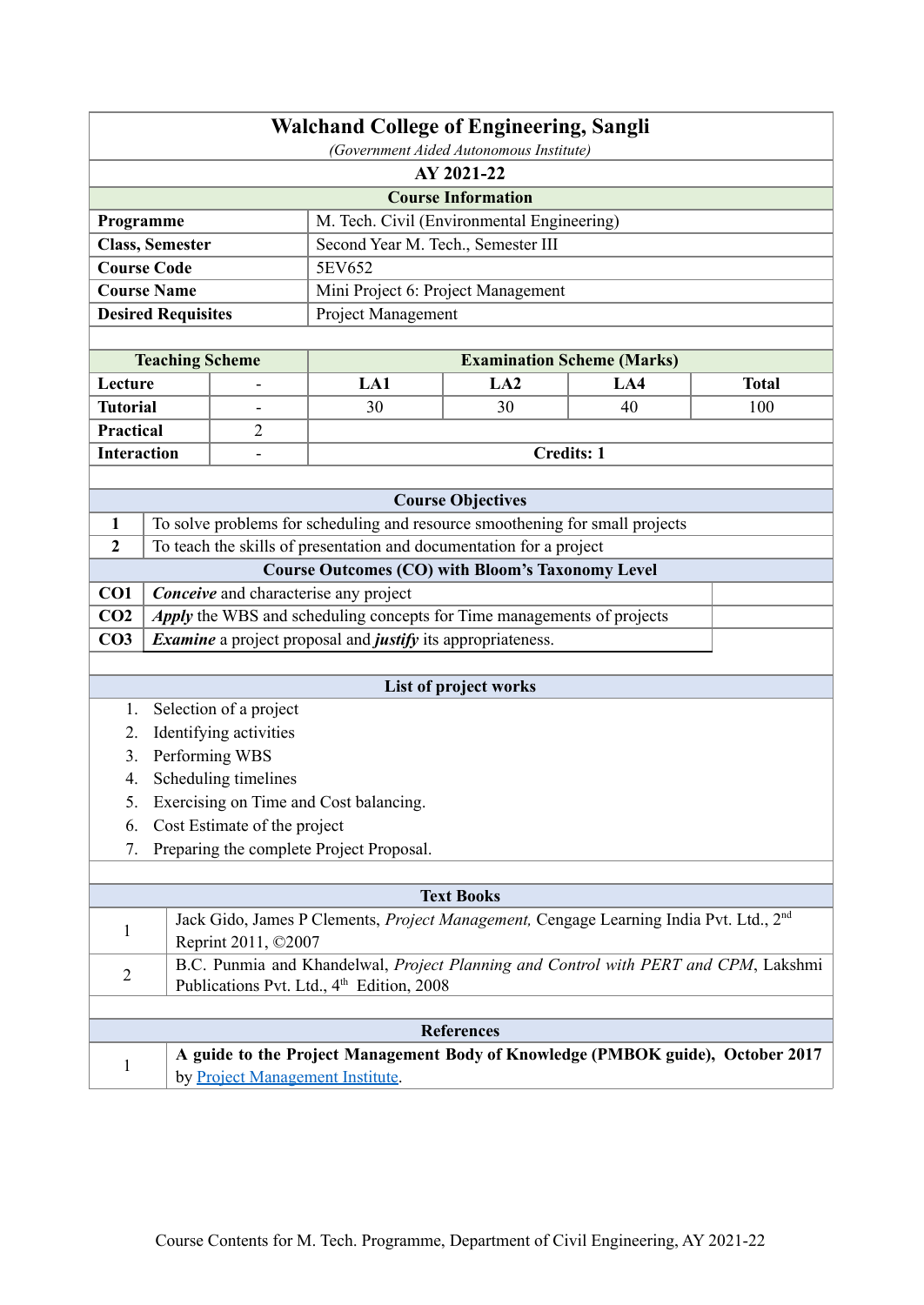| <b>CO-PO Mapping</b> |  |                                |  |  |  |  |
|----------------------|--|--------------------------------|--|--|--|--|
|                      |  | <b>Programme Outcomes (PO)</b> |  |  |  |  |
|                      |  |                                |  |  |  |  |
| CO <sub>1</sub>      |  |                                |  |  |  |  |
| CO <sub>2</sub>      |  |                                |  |  |  |  |
| CO <sub>3</sub>      |  |                                |  |  |  |  |

| <b>Assessment</b>                                              |                                                                                |                                                  |                                        |    |  |  |  |  |
|----------------------------------------------------------------|--------------------------------------------------------------------------------|--------------------------------------------------|----------------------------------------|----|--|--|--|--|
| There are three components of lab assessment, LA1, LA2 and ESE |                                                                                |                                                  |                                        |    |  |  |  |  |
| <b>Assessment</b>                                              | <b>Conducted</b><br><b>Marks</b><br><b>Typical Schedule</b><br><b>Based on</b> |                                                  |                                        |    |  |  |  |  |
|                                                                |                                                                                | by                                               |                                        |    |  |  |  |  |
| LA1                                                            | Lab Course<br>Lab activities,                                                  |                                                  | During Week 1 to Week 5                | 30 |  |  |  |  |
|                                                                | attendance, journal                                                            | Marks Submission at the end of Week 5<br>Faculty |                                        |    |  |  |  |  |
| LA2                                                            | Lab activities,                                                                | Lab Course                                       | During Week 6 to Week 10               | 30 |  |  |  |  |
|                                                                | attendance, journal                                                            | Faculty                                          | Marks Submission at the end of Week 9  |    |  |  |  |  |
| <b>ESE</b>                                                     | Lab Performance<br>Lab Course                                                  |                                                  | During Week 10 to Week 15              | 40 |  |  |  |  |
|                                                                | and documentation                                                              | Faculty                                          | Marks Submission at the end of Week 15 |    |  |  |  |  |

Week 1 indicates starting week of Semester.

Lab activities/Lab performance shall include performing experiments, mini-project, presentations, drawings, programming and other suitable activities, as per the nature and requirement of the lab course. The experimental lab shall have typically 8-10 experiments.

| <b>Assessment Plan based on Bloom's Taxonomy Level</b> |     |                 |     |              |  |  |  |
|--------------------------------------------------------|-----|-----------------|-----|--------------|--|--|--|
| <b>Bloom's Taxonomy Level</b>                          | LA1 | LA <sub>2</sub> | ESE | <b>Total</b> |  |  |  |
| Remember                                               |     |                 |     |              |  |  |  |
| Understand                                             |     |                 |     |              |  |  |  |
| Apply                                                  |     |                 |     |              |  |  |  |
| Analyse                                                |     |                 |     |              |  |  |  |
| Evaluate                                               |     |                 |     |              |  |  |  |
| Create                                                 |     |                 |     |              |  |  |  |
| <b>Total</b>                                           | 30  | 30              | 40  | <b>100</b>   |  |  |  |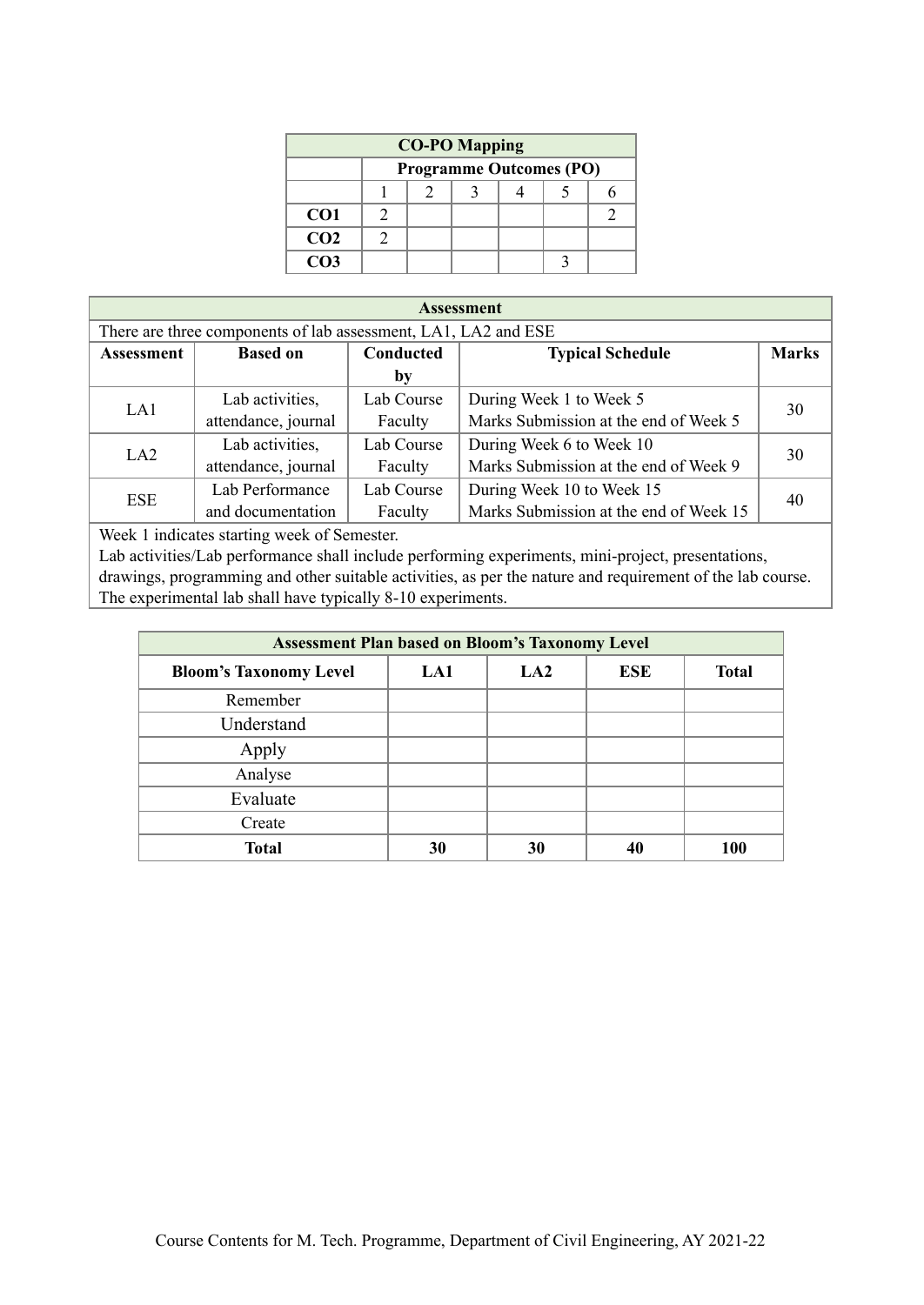|                        | <b>Walchand College of Engineering, Sangli</b><br>(Government Aided Autonomous Institute) |                                                                                                                                                              |                                                                       |                           |                                   |  |                |  |
|------------------------|-------------------------------------------------------------------------------------------|--------------------------------------------------------------------------------------------------------------------------------------------------------------|-----------------------------------------------------------------------|---------------------------|-----------------------------------|--|----------------|--|
|                        | AY 2021-22                                                                                |                                                                                                                                                              |                                                                       |                           |                                   |  |                |  |
|                        |                                                                                           |                                                                                                                                                              |                                                                       | <b>Course Information</b> |                                   |  |                |  |
| Programme              |                                                                                           |                                                                                                                                                              | M. Tech. Civil (Environmental Engineering)                            |                           |                                   |  |                |  |
| <b>Class, Semester</b> |                                                                                           |                                                                                                                                                              | Second Year M. Tech., Semester III                                    |                           |                                   |  |                |  |
| <b>Course Code</b>     |                                                                                           |                                                                                                                                                              | 5EV611                                                                |                           |                                   |  |                |  |
| <b>Course Name</b>     |                                                                                           |                                                                                                                                                              | Operation and Maintenance of Environmental Facilities                 |                           |                                   |  |                |  |
|                        |                                                                                           | <b>Desired Requisites:</b>                                                                                                                                   | Courses on Water and Wastewater Treatment, Air pollution, Solid Waste |                           |                                   |  |                |  |
|                        |                                                                                           |                                                                                                                                                              | Management                                                            |                           |                                   |  |                |  |
|                        |                                                                                           |                                                                                                                                                              |                                                                       |                           |                                   |  |                |  |
|                        |                                                                                           | <b>Teaching Scheme</b>                                                                                                                                       |                                                                       |                           | <b>Examination Scheme (Marks)</b> |  |                |  |
| Lecture                |                                                                                           | 2 Hrs./week                                                                                                                                                  | <b>T1</b>                                                             | T <sub>2</sub>            | <b>ESE</b>                        |  | <b>Total</b>   |  |
| <b>Tutorial</b>        |                                                                                           |                                                                                                                                                              | 20                                                                    | 20                        | 60                                |  | 100            |  |
| Practical              |                                                                                           |                                                                                                                                                              |                                                                       |                           |                                   |  |                |  |
| <b>Interaction</b>     |                                                                                           |                                                                                                                                                              |                                                                       |                           | <b>Credits: 2</b>                 |  |                |  |
|                        |                                                                                           |                                                                                                                                                              |                                                                       |                           |                                   |  |                |  |
|                        |                                                                                           |                                                                                                                                                              |                                                                       | <b>Course Objectives</b>  |                                   |  |                |  |
| 1                      |                                                                                           | Provide in-depth knowledge of operation and maintenance of infrastructural facilities in<br>environmental engineering.                                       |                                                                       |                           |                                   |  |                |  |
| $\overline{2}$         |                                                                                           | To enhance the technical competency and apply the acquired knowledge for research and                                                                        |                                                                       |                           |                                   |  |                |  |
|                        |                                                                                           | development, industry, and consultancy activities.                                                                                                           |                                                                       |                           |                                   |  |                |  |
|                        |                                                                                           |                                                                                                                                                              | <b>Course Outcomes (CO) with Bloom's Taxonomy Level</b>               |                           |                                   |  |                |  |
| CO1                    |                                                                                           | <i>Explain</i> concepts of operation and maintenance for environmental facilities.                                                                           |                                                                       |                           |                                   |  | Understand     |  |
| CO <sub>2</sub>        |                                                                                           | Apply the imparted knowledge to effectively operate the system.                                                                                              |                                                                       |                           |                                   |  | Apply          |  |
| CO <sub>3</sub>        |                                                                                           | Assess operation and maintenance problems associated with real life<br>environmental facility.                                                               |                                                                       |                           |                                   |  | Evaluate       |  |
|                        |                                                                                           |                                                                                                                                                              |                                                                       |                           |                                   |  |                |  |
| <b>Module</b>          |                                                                                           |                                                                                                                                                              | <b>Module Contents</b>                                                |                           |                                   |  | <b>Hours</b>   |  |
|                        |                                                                                           | Introduction                                                                                                                                                 |                                                                       |                           |                                   |  |                |  |
| I                      |                                                                                           | Need of Operation and Maintenance ( $O & M$ ), Basic principles, corrective and                                                                              |                                                                       |                           |                                   |  | 5              |  |
|                        |                                                                                           | preventive maintenance, Detailed plans, drawings, operation manuals,                                                                                         |                                                                       |                           |                                   |  |                |  |
|                        |                                                                                           | computer usage in O and M.                                                                                                                                   |                                                                       |                           |                                   |  |                |  |
|                        |                                                                                           | <b>Water Supply System</b><br>Intakes, pumps, transmission pipes, water treatment process control, Quantity                                                  |                                                                       |                           |                                   |  |                |  |
| $\mathbf{I}$           |                                                                                           | and quality monitoring.                                                                                                                                      |                                                                       |                           |                                   |  | $\overline{4}$ |  |
|                        |                                                                                           | <b>Water Distribution and Sewerage System</b>                                                                                                                |                                                                       |                           |                                   |  |                |  |
|                        |                                                                                           |                                                                                                                                                              |                                                                       |                           |                                   |  |                |  |
|                        |                                                                                           | Water distribution system: Loss of carrying capacity of pipes, pipe breaks and<br>leakages, leak detection, record keeping, O and M of Appurtenances, Use of |                                                                       |                           |                                   |  |                |  |
| III                    |                                                                                           | network models in O and M, Corrosion control.                                                                                                                |                                                                       |                           |                                   |  | 5              |  |
|                        |                                                                                           | Sewerage system: Maintenance, Inspection methods, Manual and television,                                                                                     |                                                                       |                           |                                   |  |                |  |
|                        |                                                                                           | Cleaning and rehabilitation, Safety in sewer inspection.                                                                                                     |                                                                       |                           |                                   |  |                |  |
|                        |                                                                                           | <b>Wastewater Treatment Plant</b>                                                                                                                            |                                                                       |                           |                                   |  |                |  |
| ${\rm IV}$             |                                                                                           |                                                                                                                                                              |                                                                       |                           |                                   |  | 5              |  |
|                        |                                                                                           | Wastewater treatment plant: O and M of wastewater treatment plant,<br>Monitoring and operational problems, Corrective measures. Performance:                 |                                                                       |                           |                                   |  |                |  |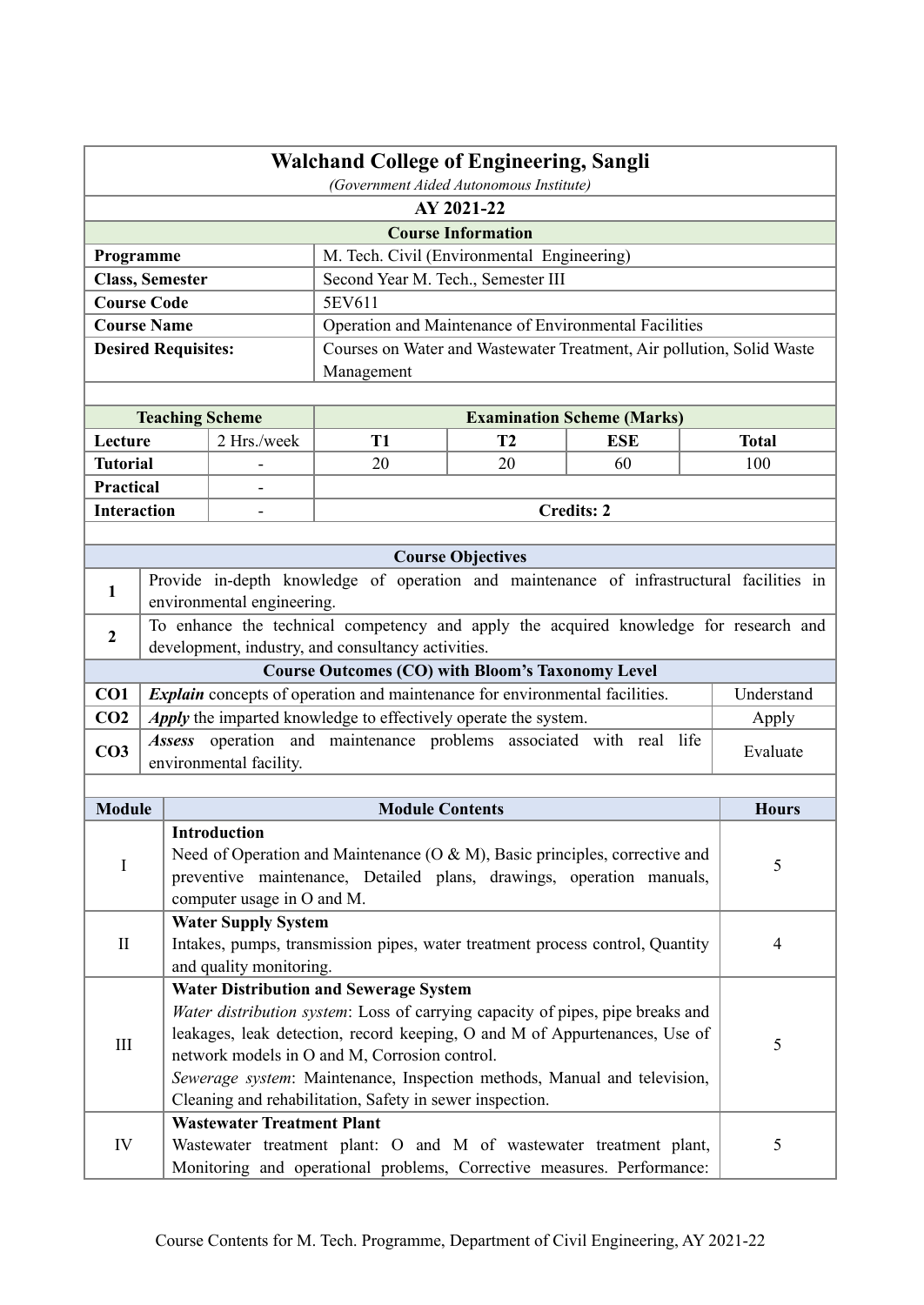|                         | Plant performance, Need for up gradation, Process reliability, Odour<br>management.                                                                                                                                                                                                                     |                |  |  |  |  |
|-------------------------|---------------------------------------------------------------------------------------------------------------------------------------------------------------------------------------------------------------------------------------------------------------------------------------------------------|----------------|--|--|--|--|
| $\mathbf{V}$            | <b>Air Pollution Control Facilities</b><br>Air pollution control facilities: Regular inspection of devices, SPM control<br>equipment, Gravity settlers, Cyclone separators, Bag filters, Scrubbers,<br>Electrostatic precipitator, Gaseous control devices, incinerators and their<br>trouble shooting. | 5              |  |  |  |  |
| VI                      | <b>Planning and Management</b><br>Organizational structure, work planning, preparation and scheduling, Cost<br>estimates.                                                                                                                                                                               | $\overline{4}$ |  |  |  |  |
|                         |                                                                                                                                                                                                                                                                                                         |                |  |  |  |  |
|                         | <b>Text Books</b>                                                                                                                                                                                                                                                                                       |                |  |  |  |  |
| $\mathbf{1}$            | Quasim S. R., Motley E. M. and Zhu G., "Water works engineering", PHI learning private<br>limited, 2000.                                                                                                                                                                                                |                |  |  |  |  |
| $\overline{2}$          | Wark K. And Warner C.F., "Air Pollution", H.R. Publication, 1st Edition, 1978.                                                                                                                                                                                                                          |                |  |  |  |  |
|                         |                                                                                                                                                                                                                                                                                                         |                |  |  |  |  |
|                         | <b>References</b>                                                                                                                                                                                                                                                                                       |                |  |  |  |  |
| 1                       | "Manual on water supply and Treatment", CPHEEO, Ministry of Urban Development, Govt.<br>ofIndia, New Delhi, 1999.                                                                                                                                                                                       |                |  |  |  |  |
| $\overline{2}$          | "Manual on Sewerage and Sewage Treatment", CPHEEO, Ministry of Urban Development,<br>Govt. of India, New Delhi, 1993.                                                                                                                                                                                   |                |  |  |  |  |
|                         |                                                                                                                                                                                                                                                                                                         |                |  |  |  |  |
|                         | <b>Useful Links</b>                                                                                                                                                                                                                                                                                     |                |  |  |  |  |
| $\mathbf{1}$            | https://www.youtube.com/watch?v=Kc9u3I0tyeg                                                                                                                                                                                                                                                             |                |  |  |  |  |
| $\overline{2}$          | https://www.suezwaterhandbook.com/processes-and-technologies/instrumentation-control-regu<br>lation/deferred-plant-control-system/water-treatment-plant-maintenance                                                                                                                                     |                |  |  |  |  |
| $\overline{\mathbf{3}}$ | https://www.epa.gov/sites/production/files/2018-07/documents/uss-midwest-revised-om-pmpp-<br>manual-submitted-20180626-184pp.pdf                                                                                                                                                                        |                |  |  |  |  |

| <b>CO-PO Mapping</b> |  |                                |  |  |  |  |  |  |
|----------------------|--|--------------------------------|--|--|--|--|--|--|
|                      |  | <b>Programme Outcomes (PO)</b> |  |  |  |  |  |  |
|                      |  |                                |  |  |  |  |  |  |
| CO <sub>1</sub>      |  |                                |  |  |  |  |  |  |
| CO <sub>2</sub>      |  |                                |  |  |  |  |  |  |
| CO <sub>3</sub>      |  |                                |  |  |  |  |  |  |

The assessment is based on 2 Tests (T1 & T2) of 20 marks each, and 1 end-semester examination (ESE) of 60 marks.

| <b>Bloom's Taxonomy Level</b> | Т2 | ESE | <b>Total</b> |
|-------------------------------|----|-----|--------------|
| Remember                      |    |     |              |
| Understand                    |    |     | 30           |
| Apply                         |    |     |              |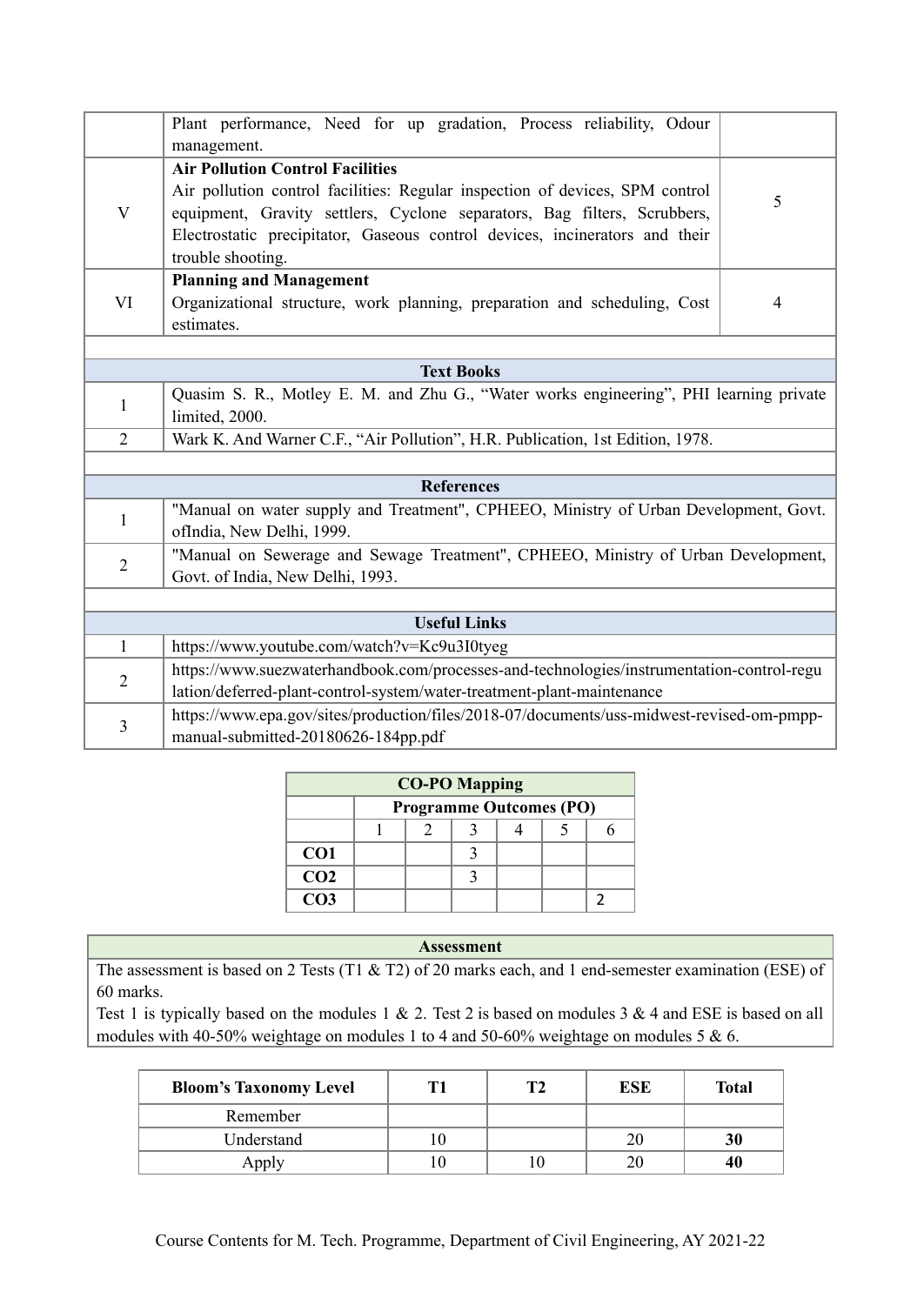| Analyze      |    |    |    |     |
|--------------|----|----|----|-----|
| Evaluate     |    | 10 | 20 | 30  |
| Create       |    |    |    |     |
| <b>Total</b> | 20 | 20 | 60 | 100 |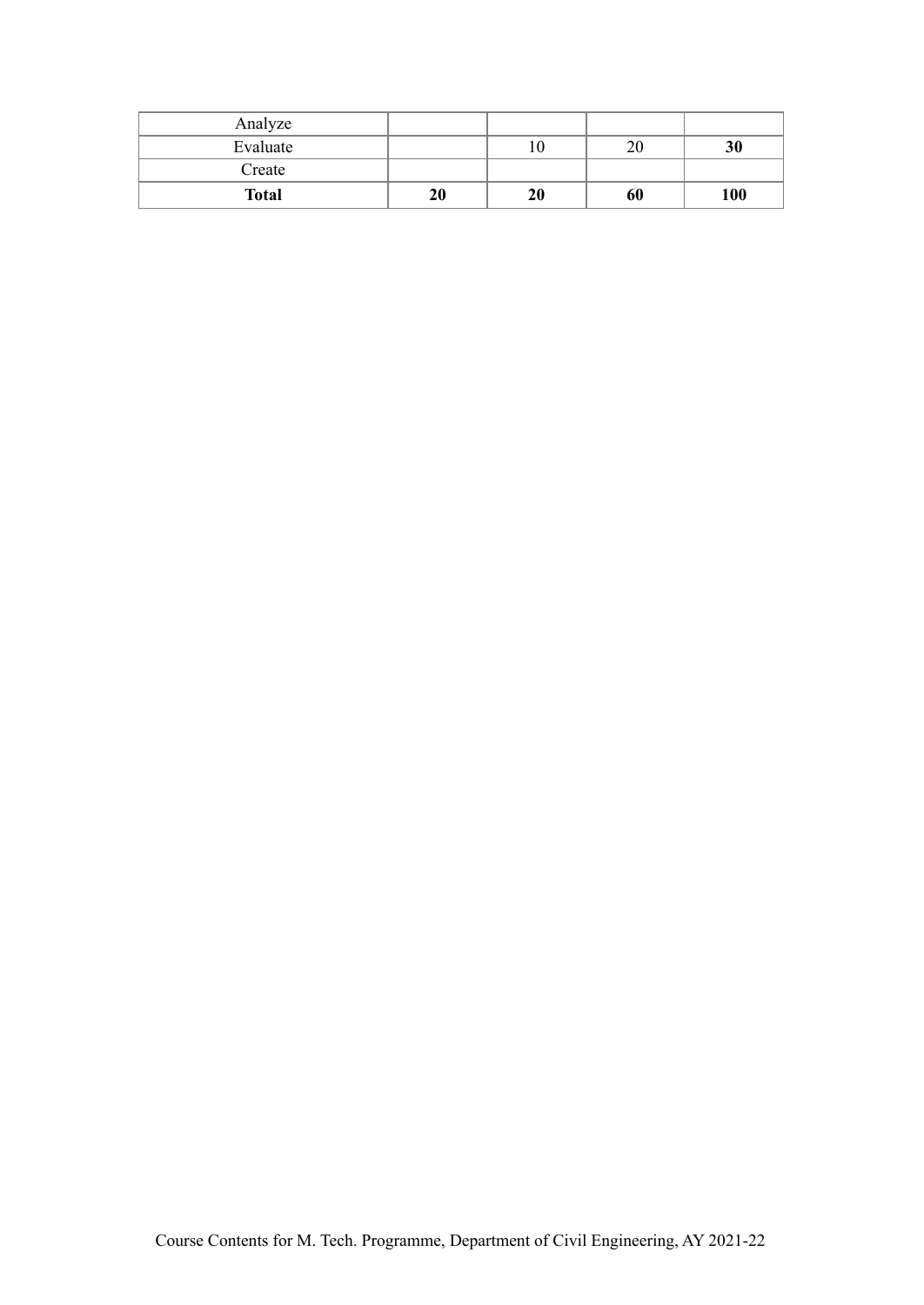| <b>Walchand College of Engineering, Sangli</b>        |                                                                                                                                                                |                                    |                                                                                                                                                                                      |                                            |            |              |  |
|-------------------------------------------------------|----------------------------------------------------------------------------------------------------------------------------------------------------------------|------------------------------------|--------------------------------------------------------------------------------------------------------------------------------------------------------------------------------------|--------------------------------------------|------------|--------------|--|
| (Government Aided Autonomous Institute)<br>AY 2020-21 |                                                                                                                                                                |                                    |                                                                                                                                                                                      |                                            |            |              |  |
|                                                       |                                                                                                                                                                |                                    |                                                                                                                                                                                      | <b>Course Information</b>                  |            |              |  |
| Programme                                             |                                                                                                                                                                |                                    |                                                                                                                                                                                      | M. Tech. Civil (Environmental Engineering) |            |              |  |
|                                                       | <b>Class, Semester</b>                                                                                                                                         |                                    | Second Year M. Tech., Semester III                                                                                                                                                   |                                            |            |              |  |
|                                                       | <b>Course Code</b>                                                                                                                                             |                                    | 5EV612                                                                                                                                                                               |                                            |            |              |  |
|                                                       | <b>Course Name</b>                                                                                                                                             |                                    | Project Management                                                                                                                                                                   |                                            |            |              |  |
|                                                       | <b>Desired Requisites:</b>                                                                                                                                     |                                    | Nil                                                                                                                                                                                  |                                            |            |              |  |
|                                                       |                                                                                                                                                                |                                    |                                                                                                                                                                                      |                                            |            |              |  |
|                                                       | <b>Teaching Scheme</b>                                                                                                                                         |                                    |                                                                                                                                                                                      | <b>Examination Scheme (Marks)</b>          |            |              |  |
| Lecture                                               |                                                                                                                                                                | 2 Hrs./week                        | <b>T1</b>                                                                                                                                                                            | T2                                         | <b>ESE</b> | <b>Total</b> |  |
| <b>Tutorial</b>                                       |                                                                                                                                                                |                                    | 20                                                                                                                                                                                   | 20                                         | 60         | 100          |  |
| Practical                                             |                                                                                                                                                                |                                    |                                                                                                                                                                                      |                                            |            |              |  |
| <b>Interaction</b>                                    |                                                                                                                                                                |                                    |                                                                                                                                                                                      | <b>Credits: 2</b>                          |            |              |  |
|                                                       |                                                                                                                                                                |                                    |                                                                                                                                                                                      |                                            |            |              |  |
|                                                       |                                                                                                                                                                |                                    |                                                                                                                                                                                      | <b>Course Objectives</b>                   |            |              |  |
| $\mathbf{1}$                                          |                                                                                                                                                                |                                    | To develop a holistic, integrated approach to manage projects, exploring both technical and<br>managerial challenges in environmental / structural engineering projects.             |                                            |            |              |  |
| $\overline{2}$                                        |                                                                                                                                                                |                                    | To inculcate leadership, and ethical qualities in dealing with real life project environment and<br>develop positive attitude towards individual responsbility in project execution. |                                            |            |              |  |
| 3                                                     |                                                                                                                                                                |                                    | To induce qualities for supporting industry's life-long learning programs, working in                                                                                                |                                            |            |              |  |
|                                                       | challenges.                                                                                                                                                    |                                    | interdisciplinary and cross functional teams with effective communication skills and managerial                                                                                      |                                            |            |              |  |
|                                                       |                                                                                                                                                                |                                    | <b>Course Outcomes (CO) with Bloom's Taxonomy Level</b>                                                                                                                              |                                            |            |              |  |
|                                                       |                                                                                                                                                                |                                    | Perceive critically the project characteristics, project management principles and                                                                                                   |                                            |            |              |  |
| CO1                                                   |                                                                                                                                                                |                                    | <i>apply</i> them in the context to real world problems.                                                                                                                             |                                            |            | Apply        |  |
|                                                       |                                                                                                                                                                |                                    | Formulate and solve projects in context of scheduling and controlling with time and                                                                                                  |                                            |            |              |  |
| CO <sub>2</sub>                                       |                                                                                                                                                                |                                    | cost as constraints using the imparted knowledge of network scheduling techniques                                                                                                    |                                            |            | Apply        |  |
|                                                       |                                                                                                                                                                | and applications using software.   |                                                                                                                                                                                      |                                            |            |              |  |
|                                                       |                                                                                                                                                                |                                    | <b>Demonstrate</b> leadership skills and communicate effectively in convincing various                                                                                               |                                            |            |              |  |
| CO <sub>3</sub>                                       |                                                                                                                                                                |                                    | stakeholders to accomplish project objectives ethically.                                                                                                                             |                                            |            | Apply        |  |
|                                                       |                                                                                                                                                                |                                    |                                                                                                                                                                                      |                                            |            |              |  |
|                                                       |                                                                                                                                                                |                                    |                                                                                                                                                                                      |                                            |            |              |  |
| <b>Module</b>                                         |                                                                                                                                                                |                                    |                                                                                                                                                                                      | <b>Module Contents</b>                     |            | <b>Hours</b> |  |
|                                                       |                                                                                                                                                                | <b>Project Management Concepts</b> | Factors Governing Modern Business, Effective Project Management, definition of                                                                                                       |                                            |            |              |  |
| $\bf{I}$                                              |                                                                                                                                                                |                                    |                                                                                                                                                                                      |                                            |            | 5            |  |
|                                                       | project, Attributes of Project, Strategic Planning, Project Life Cycle, , Project<br>Process, Project Balancing, Project Environment, Programme and Portfolio. |                                    |                                                                                                                                                                                      |                                            |            |              |  |
|                                                       | <b>Project Planning and Schedule</b>                                                                                                                           |                                    |                                                                                                                                                                                      |                                            |            |              |  |
| $\mathbf{I}$                                          |                                                                                                                                                                |                                    | WBS, Responsibility matrix, Devp. of non-network and network schedules,                                                                                                              |                                            |            | 8            |  |
|                                                       |                                                                                                                                                                |                                    | Activity duration estimates, Schedule calculations, Probability considerations.                                                                                                      |                                            |            |              |  |
|                                                       |                                                                                                                                                                | <b>Schedule control</b>            |                                                                                                                                                                                      |                                            |            |              |  |
| $\rm III$                                             |                                                                                                                                                                |                                    | Project control process Updating schedule, Approaches to schedule control,                                                                                                           |                                            |            | 4            |  |
| Resource considerations.                              |                                                                                                                                                                |                                    |                                                                                                                                                                                      |                                            |            |              |  |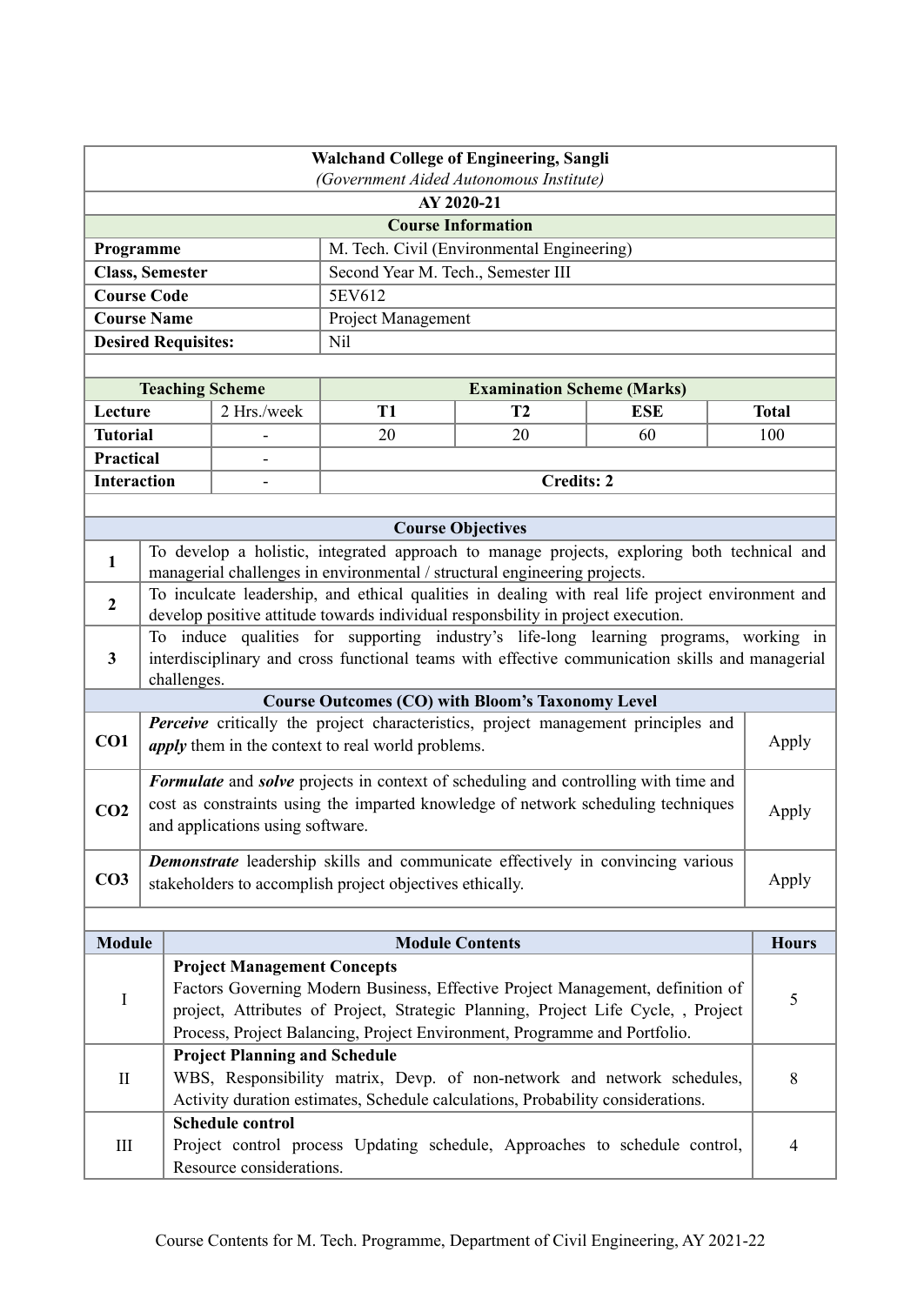| IV             | <b>Cost Planning and Performance</b><br>Project cost estimates, Budget, Actual cost, Cost Forecasting, Least-Cost                            | 4              |  |  |  |
|----------------|----------------------------------------------------------------------------------------------------------------------------------------------|----------------|--|--|--|
|                | Schedules                                                                                                                                    |                |  |  |  |
|                | <b>Project Manager and Project Team</b>                                                                                                      |                |  |  |  |
| $\mathbf{V}$   | Responsibilities and skills, Delegation, Leadership, Devp. and effectiveness of<br>project team, SWOT analysis.                              | $\overline{4}$ |  |  |  |
|                | <b>Project communication and Documentation</b>                                                                                               |                |  |  |  |
| VI             | Personal communication, Meeting, Presentations and Report preparation,                                                                       | 4              |  |  |  |
|                |                                                                                                                                              |                |  |  |  |
|                | <b>Text Books</b>                                                                                                                            |                |  |  |  |
| 1              | Jack Gido, James P Clements, Project Management, Cengage Learning India Pvt. Ltd., 2 <sup>nd</sup><br>Reprint 2011, ©2007                    |                |  |  |  |
| $\overline{2}$ | A guide to the Project Management Body of Knowledge (PMBOK guide), October 2017<br>by Project Management Institute.                          |                |  |  |  |
|                |                                                                                                                                              |                |  |  |  |
|                | <b>References</b>                                                                                                                            |                |  |  |  |
| $\mathbf{1}$   | John Adair, Strategic Leadership, Kogan Page Ltd., 1st ed. 2010.                                                                             |                |  |  |  |
| 2              | Project Management, Achieving Competitive Advantage, Jeffrey K. Pinto, Dorling Kindersley<br>India Pvt. Ltd. Ed. 2009.                       |                |  |  |  |
| 3              | B.C. Punmia and Khandelwal, Project Planning and Control with PERT and CPM, Lakshmi<br>Publications Pvt. Ltd., 4 <sup>th</sup> Edition, 2008 |                |  |  |  |
| $\overline{4}$ | K. Nagarajan, <i>Project Management</i> , New Age Int., 2 <sup>nd</sup> ed. 2004.                                                            |                |  |  |  |
|                |                                                                                                                                              |                |  |  |  |
|                | <b>Useful Links</b>                                                                                                                          |                |  |  |  |
| 1              | http://nptel.ac.in                                                                                                                           |                |  |  |  |
| $\overline{2}$ | http://www.nptelvideos.in                                                                                                                    |                |  |  |  |

| <b>CO-PO Mapping</b> |  |                                |  |  |  |  |  |
|----------------------|--|--------------------------------|--|--|--|--|--|
|                      |  | <b>Programme Outcomes (PO)</b> |  |  |  |  |  |
|                      |  |                                |  |  |  |  |  |
| CO <sub>1</sub>      |  |                                |  |  |  |  |  |
| CO <sub>2</sub>      |  |                                |  |  |  |  |  |
| CO <sub>3</sub>      |  |                                |  |  |  |  |  |

The assessment is based on 2 Tests (T1 & T2) of 20 marks each, and 1 end-semester examination (ESE) of 60 marks.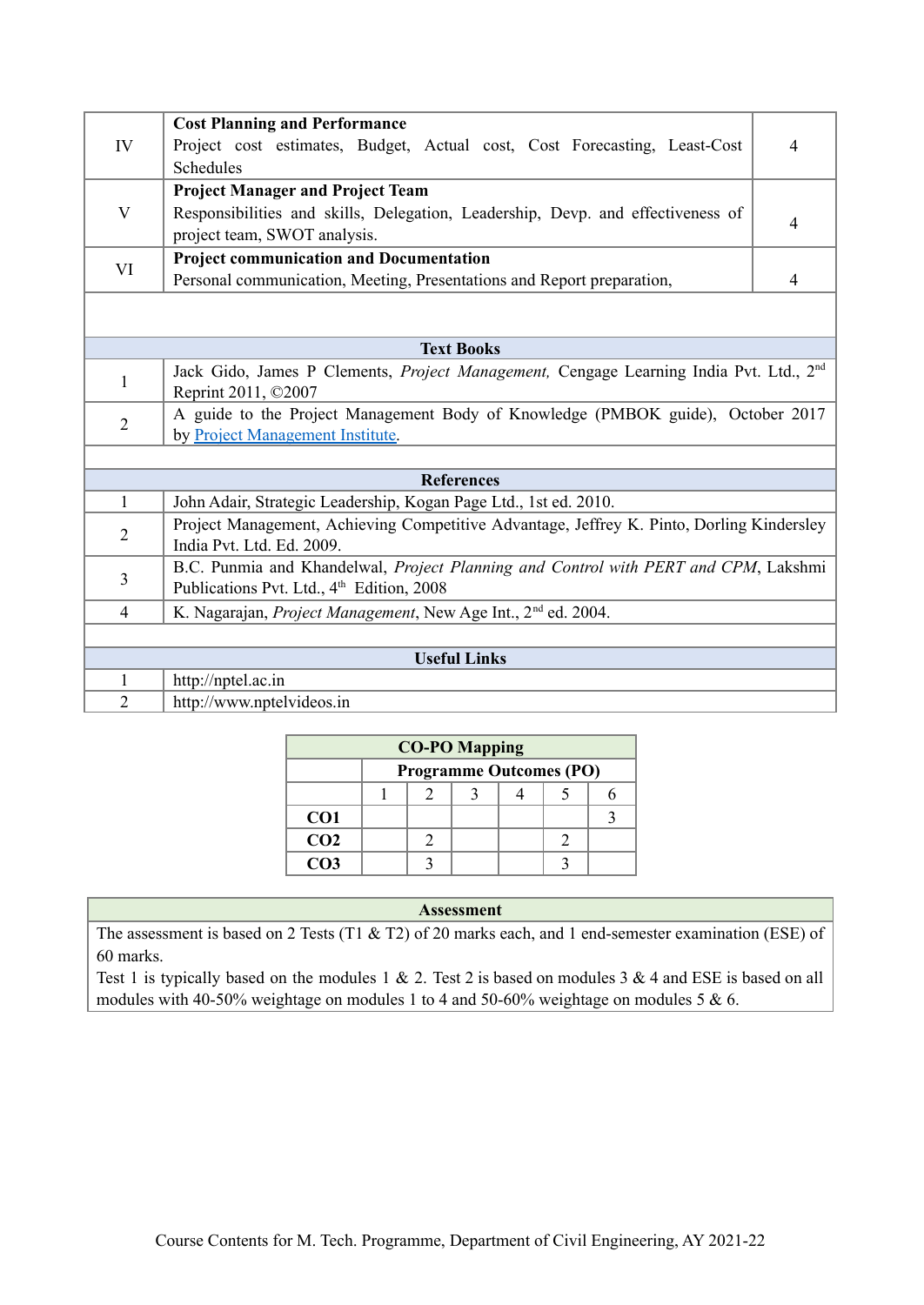| <b>Assessment Plan based on Bloom's Taxonomy Level</b> |    |                |            |              |  |  |  |  |
|--------------------------------------------------------|----|----------------|------------|--------------|--|--|--|--|
| <b>Bloom's Taxonomy Level</b>                          | T1 | T <sub>2</sub> | <b>ESE</b> | <b>Total</b> |  |  |  |  |
| Remember                                               |    |                |            |              |  |  |  |  |
| Understand                                             |    |                |            |              |  |  |  |  |
| Apply                                                  | 20 | 20             | 60         | 100          |  |  |  |  |
| Analyze                                                |    |                |            |              |  |  |  |  |
| Evaluate                                               |    |                |            |              |  |  |  |  |
| Create                                                 |    |                |            |              |  |  |  |  |
| <b>Total</b>                                           | 20 | 20             | 60         | <b>100</b>   |  |  |  |  |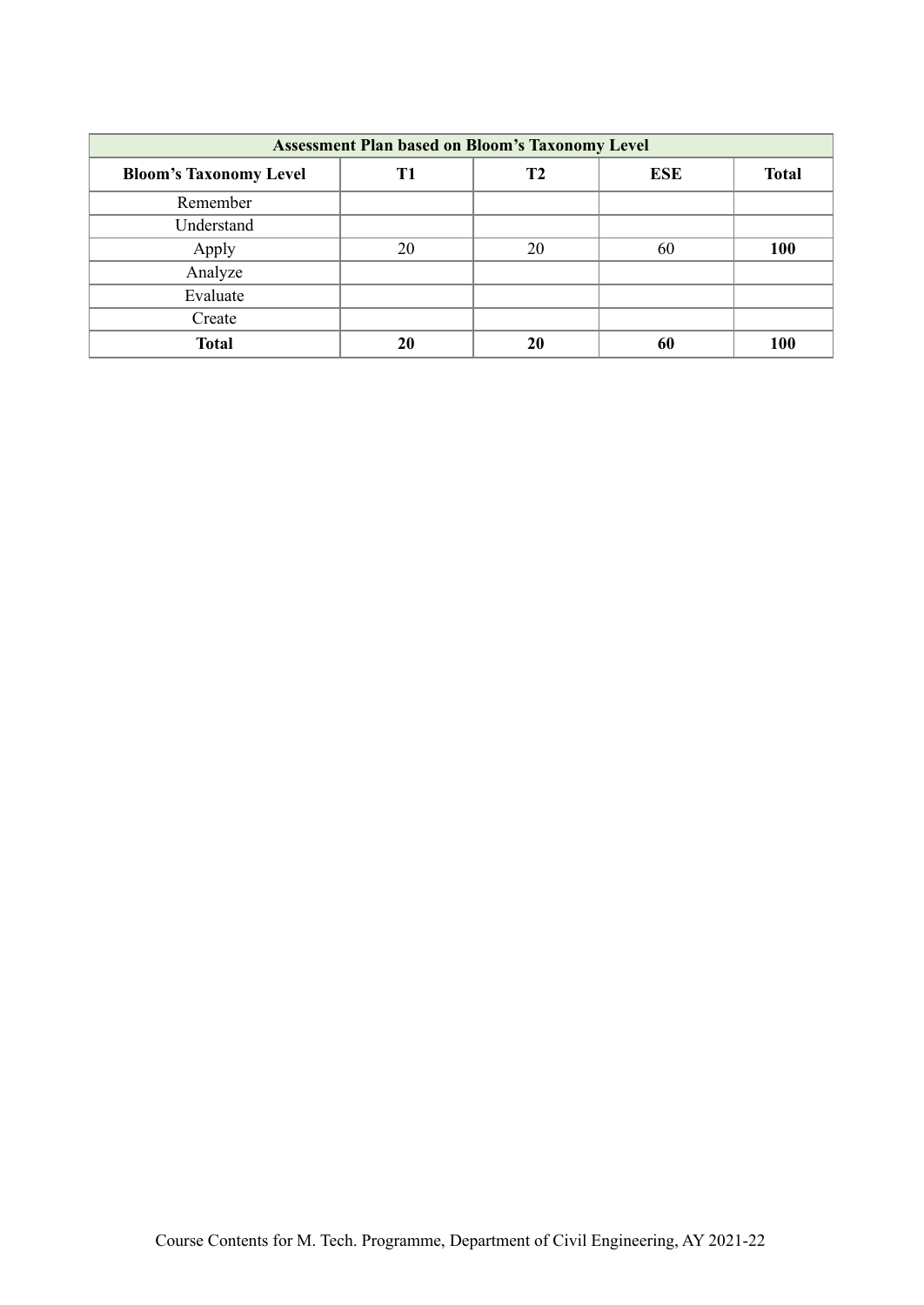| <b>Walchand College of Engineering, Sangli</b>                           |                                                       |                                  |                                                                      |                                            |                                                                                                                                                        |              |  |  |
|--------------------------------------------------------------------------|-------------------------------------------------------|----------------------------------|----------------------------------------------------------------------|--------------------------------------------|--------------------------------------------------------------------------------------------------------------------------------------------------------|--------------|--|--|
|                                                                          | (Government Aided Autonomous Institute)<br>AY 2021-22 |                                  |                                                                      |                                            |                                                                                                                                                        |              |  |  |
| <b>Course Information</b>                                                |                                                       |                                  |                                                                      |                                            |                                                                                                                                                        |              |  |  |
| Programme                                                                |                                                       |                                  |                                                                      | M. Tech. Civil (Environmental Engineering) |                                                                                                                                                        |              |  |  |
|                                                                          | <b>Class, Semester</b>                                |                                  |                                                                      | Second Year M. Tech., Semester IV          |                                                                                                                                                        |              |  |  |
|                                                                          | <b>Course Code</b>                                    |                                  | 5EV622                                                               |                                            |                                                                                                                                                        |              |  |  |
|                                                                          | <b>Course Name</b>                                    |                                  |                                                                      |                                            | Emerging Technologies in Water and Wastewater Treatment                                                                                                |              |  |  |
|                                                                          | <b>Desired Requisites:</b>                            |                                  |                                                                      |                                            | A course on Water and Wastewater Treatment at graduate level and                                                                                       |              |  |  |
|                                                                          |                                                       |                                  |                                                                      |                                            | Physico-Chemical Methods for Water and Wastewater Treatment                                                                                            |              |  |  |
|                                                                          |                                                       |                                  |                                                                      |                                            |                                                                                                                                                        |              |  |  |
|                                                                          |                                                       | <b>Teaching Scheme</b>           |                                                                      |                                            | <b>Examination Scheme (Marks)</b>                                                                                                                      |              |  |  |
| Lecture                                                                  |                                                       | 3 Hrs./week                      | T <sub>1</sub>                                                       | T2                                         | <b>ESE</b>                                                                                                                                             | <b>Total</b> |  |  |
| <b>Tutorial</b>                                                          |                                                       |                                  | 20                                                                   | 20                                         | 60                                                                                                                                                     | 100          |  |  |
| <b>Practical</b>                                                         |                                                       |                                  |                                                                      |                                            |                                                                                                                                                        |              |  |  |
| <b>Interaction</b>                                                       |                                                       |                                  |                                                                      |                                            | <b>Credits: 3</b>                                                                                                                                      |              |  |  |
|                                                                          |                                                       |                                  |                                                                      |                                            |                                                                                                                                                        |              |  |  |
|                                                                          |                                                       |                                  |                                                                      | <b>Course Objectives</b>                   |                                                                                                                                                        |              |  |  |
| $\mathbf{1}$                                                             |                                                       |                                  |                                                                      |                                            | Provide in-depth knowledge of emergent technologies in water and wastewater engineering.                                                               |              |  |  |
| $\boldsymbol{2}$                                                         |                                                       |                                  | development, industry, and consultancy activities.                   |                                            | To enhance the technical competency and apply the acquired knowledge for research and                                                                  |              |  |  |
|                                                                          |                                                       |                                  | <b>Course Outcomes (CO) with Bloom's Taxonomy Level</b>              |                                            |                                                                                                                                                        |              |  |  |
| CO1                                                                      |                                                       |                                  |                                                                      |                                            | <i>Explain</i> and <i>apply</i> the concepts of emerging/advanced physical, chemical and                                                               | Understand   |  |  |
|                                                                          |                                                       |                                  | biological processes for the treatment of water and wastewater.      |                                            |                                                                                                                                                        | Apply        |  |  |
| CO <sub>2</sub>                                                          |                                                       |                                  |                                                                      |                                            | Analyze and evaluate the emerging/advanced physical, chemical and biological                                                                           | Analyze      |  |  |
|                                                                          |                                                       |                                  | systems for the treatment of water and wastewater.                   |                                            |                                                                                                                                                        | Evaluate     |  |  |
| CO <sub>3</sub>                                                          |                                                       |                                  |                                                                      |                                            | <b>Design</b> the emerging/advanced physical, chemical and biological water and                                                                        | Create       |  |  |
|                                                                          |                                                       | wastewater treatment facilities. |                                                                      |                                            |                                                                                                                                                        |              |  |  |
| <b>Module</b>                                                            |                                                       |                                  | <b>Module Contents</b>                                               |                                            |                                                                                                                                                        | <b>Hours</b> |  |  |
|                                                                          |                                                       | <b>Solids Separation</b>         |                                                                      |                                            |                                                                                                                                                        |              |  |  |
|                                                                          |                                                       |                                  |                                                                      |                                            | High rate clarification, Enhanced particle flocculation, Analysis of ballasted                                                                         |              |  |  |
| I                                                                        |                                                       |                                  |                                                                      |                                            | flocculation and settling, Dense-sludge process, Swirl and vortex separation,                                                                          | 5            |  |  |
|                                                                          |                                                       |                                  | Enhanced coagulation, Applications in water and wastewater treatment |                                            |                                                                                                                                                        |              |  |  |
|                                                                          |                                                       |                                  | <b>Organic and Inorganic Matter Removal</b>                          |                                            |                                                                                                                                                        |              |  |  |
|                                                                          |                                                       |                                  |                                                                      |                                            | Organic matter removal: Chemical oxidation for BOD, COD, ammonia and                                                                                   |              |  |  |
|                                                                          |                                                       |                                  | non-biodegradable organic compounds, Advanced oxidation processes.   |                                            |                                                                                                                                                        |              |  |  |
| $\mathbf{I}$                                                             |                                                       |                                  |                                                                      |                                            | Inorganics removal: Biological removal of phosphorous, heavy metals, toxic                                                                             | 5            |  |  |
|                                                                          |                                                       |                                  |                                                                      |                                            | and recalcitrant organic compounds, Biological-Chemical Phosphorus and                                                                                 |              |  |  |
|                                                                          |                                                       | Nitrogen Removal (BCFS) Process  |                                                                      |                                            |                                                                                                                                                        |              |  |  |
| Gas Stripping for ammonia and VOC removal, analysis, design of stripping |                                                       |                                  |                                                                      |                                            |                                                                                                                                                        |              |  |  |
|                                                                          |                                                       | towers                           |                                                                      |                                            |                                                                                                                                                        |              |  |  |
|                                                                          |                                                       | <b>Hybrid Treatment</b>          |                                                                      |                                            |                                                                                                                                                        |              |  |  |
| III                                                                      |                                                       |                                  |                                                                      |                                            | Biological treatment with membrane separation, Combined aerobic treatment<br>processes, Integrated Fixed-film Activated Sludge (IFAS) Systems, Aerobic | $10+2$       |  |  |
|                                                                          |                                                       | granular                         |                                                                      |                                            | biomass wastewater treatment, Submerged attached growth                                                                                                |              |  |  |
|                                                                          |                                                       |                                  |                                                                      |                                            | processes, Denitrification with attached growth systems, Moving bed                                                                                    |              |  |  |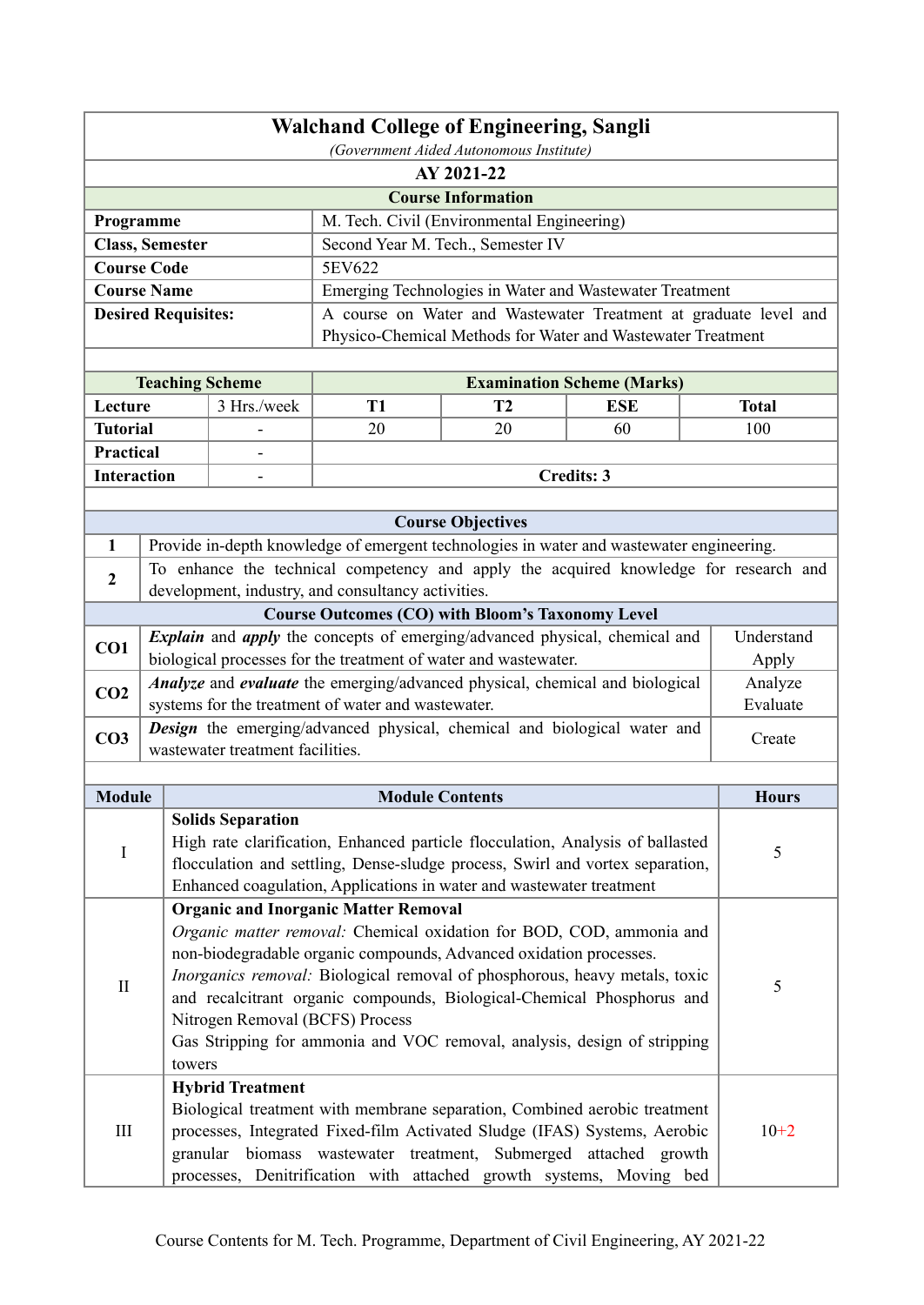|                | bioreactor, Combination natural and mechanized treatment systems, Vertical<br>flow constructed wetland, Aerated constructed wetland                                                                                                                                                                                                                                                                                                                               |   |  |  |  |  |  |  |
|----------------|-------------------------------------------------------------------------------------------------------------------------------------------------------------------------------------------------------------------------------------------------------------------------------------------------------------------------------------------------------------------------------------------------------------------------------------------------------------------|---|--|--|--|--|--|--|
| IV             | <b>Decentralized and Sustainable Wastewater Treatment</b><br>Sustainable wastewater treatment: Limitations of conventional centralized<br>wastewater systems, Concept of sustainability in wastewater treatment.<br>Decentralized treatment: Concept, significance, applications and elements of<br>Technologies<br>decentralized wastewater treatment,<br>for Decentralized<br>wastewater treatment, On-site treatment systems, Greywater treatment.             | 8 |  |  |  |  |  |  |
| V              | <b>Vermin Technology</b><br>Vermin technology: Concept, Worm species, Worm action.<br>Applications of vermin technology: Vermifilter and Vegetated vermifilter in<br>biological treatment of wastewater, Vermi-stabilization of sludge, Vermin<br>composting.                                                                                                                                                                                                     | 6 |  |  |  |  |  |  |
| VI             | <b>Introduction to Automation and Nano Technology</b><br>Introduction to automatic process control, Energy efficiency in wastewater<br>treatment, Upgrading wastewater treatment plant performance.<br>Nano technology in treatment: Introduction to Nano technology in water and<br>wastewater treatment, Drinking water decontamination using Nano<br>technology, Application of Nano TiO2 catalyst in wastewater treatment,<br>Disinfection by Nano particles. | 6 |  |  |  |  |  |  |
|                |                                                                                                                                                                                                                                                                                                                                                                                                                                                                   |   |  |  |  |  |  |  |
|                | <b>Text Books</b><br>Peavy H, S, Rowe D, R, and Tchobanoglous G, "Environmental Engineering", McGraw-Hill                                                                                                                                                                                                                                                                                                                                                         |   |  |  |  |  |  |  |
| $\mathbf{1}$   | Book Company, Indian edition 2017.                                                                                                                                                                                                                                                                                                                                                                                                                                |   |  |  |  |  |  |  |
| $\overline{2}$ | Hammer M. J. and Hammer M. J., "Water and Wastewater Technology", PHI learning private<br>limited, 6 <sup>th</sup> Edition, 2008.                                                                                                                                                                                                                                                                                                                                 |   |  |  |  |  |  |  |
| 3              | Metcalf and Eddy "Wastewater Engineering Treatment and Reuse", Tata McGraw Hill<br>Publication, 6 <sup>th</sup> Reprint, 2003.                                                                                                                                                                                                                                                                                                                                    |   |  |  |  |  |  |  |
|                | <b>References</b>                                                                                                                                                                                                                                                                                                                                                                                                                                                 |   |  |  |  |  |  |  |
| $\mathbf{I}$   | Sincero A. P. and Sincero G. A., "Environmental Engineering A Design approach", PHI<br>learning private limited, 2004.                                                                                                                                                                                                                                                                                                                                            |   |  |  |  |  |  |  |
| $\overline{2}$ | Nazaroff W. W. and Alvarwz-Cohen, "Environmental Engineering Science", John Wiley &<br>Sons Publication, 2011.                                                                                                                                                                                                                                                                                                                                                    |   |  |  |  |  |  |  |
| 3              | Ram M. K., Andreescu S. and Ding H., "Nanotechnology for Environmental decontamination",<br>McGraw Hill, 2011.                                                                                                                                                                                                                                                                                                                                                    |   |  |  |  |  |  |  |
|                |                                                                                                                                                                                                                                                                                                                                                                                                                                                                   |   |  |  |  |  |  |  |
|                | <b>Useful Links</b>                                                                                                                                                                                                                                                                                                                                                                                                                                               |   |  |  |  |  |  |  |
| 1              | https://www.epa.gov/sites/production/files/2019-02/documents/emerging-tech-wastewater-treat<br>ment-management.pdf                                                                                                                                                                                                                                                                                                                                                |   |  |  |  |  |  |  |
| $\sqrt{2}$     | https://www.intechopen.com/online-first/emerging-trends-in-wastewater-treatment-technologies<br>-the-current-perspective                                                                                                                                                                                                                                                                                                                                          |   |  |  |  |  |  |  |

| <b>CO-PO Mapping</b> |                                |  |  |  |  |  |  |
|----------------------|--------------------------------|--|--|--|--|--|--|
|                      | <b>Programme Outcomes (PO)</b> |  |  |  |  |  |  |
|                      |                                |  |  |  |  |  |  |
| CO1                  |                                |  |  |  |  |  |  |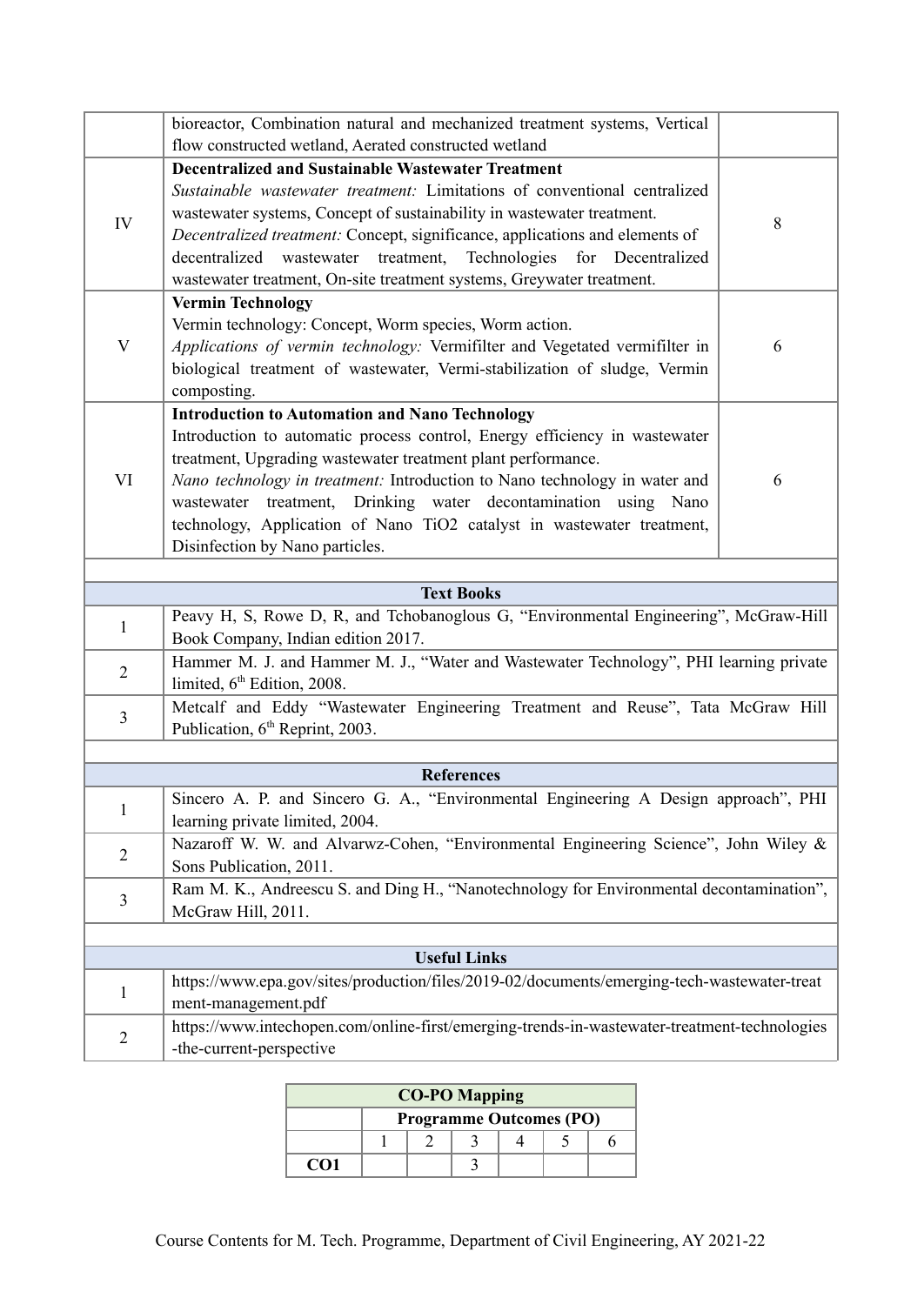| $\sim$<br>$\ddotsc$                   |  |  |  |
|---------------------------------------|--|--|--|
| $\sim$ $\sim$<br>$\sim$ $\sim$ $\sim$ |  |  |  |

The assessment is based on 2 Tests (T1 & T2) of 20 marks each, and 1 end-semester examination (ESE) of 60 marks.

| <b>Assessment Plan based on Bloom's Taxonomy Level</b> |    |                |            |              |  |  |  |  |
|--------------------------------------------------------|----|----------------|------------|--------------|--|--|--|--|
| <b>Bloom's Taxonomy Level</b>                          |    | T <sub>2</sub> | <b>ESE</b> | <b>Total</b> |  |  |  |  |
| Remember                                               |    |                |            |              |  |  |  |  |
| Understand                                             | 10 |                | 10         | 25           |  |  |  |  |
| Apply                                                  |    |                | 10         | 20           |  |  |  |  |
| Analyze                                                |    |                | 10         | 20           |  |  |  |  |
| Evaluate                                               |    |                | 15         | 20           |  |  |  |  |
| Create                                                 |    |                | 15         | 15           |  |  |  |  |
| <b>Total</b>                                           | 20 |                | 60         | 100          |  |  |  |  |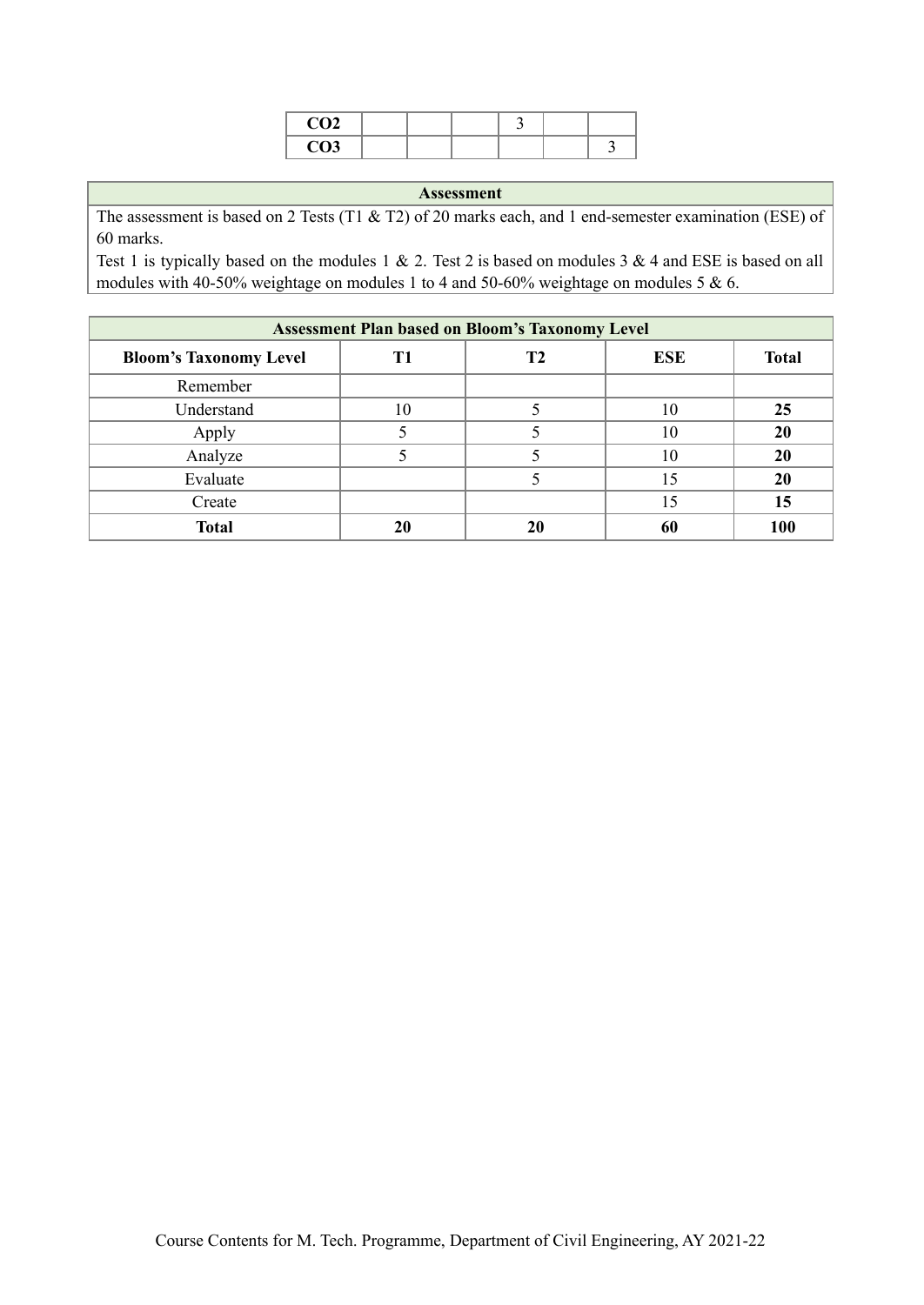| <b>Walchand College of Engineering, Sangli</b> |                                                       |                                                                                                                                                                                                                                          |                                                         |                                                             |                                   |                          |  |  |
|------------------------------------------------|-------------------------------------------------------|------------------------------------------------------------------------------------------------------------------------------------------------------------------------------------------------------------------------------------------|---------------------------------------------------------|-------------------------------------------------------------|-----------------------------------|--------------------------|--|--|
|                                                | (Government Aided Autonomous Institute)<br>AY 2021-22 |                                                                                                                                                                                                                                          |                                                         |                                                             |                                   |                          |  |  |
| <b>Course Information</b>                      |                                                       |                                                                                                                                                                                                                                          |                                                         |                                                             |                                   |                          |  |  |
| Programme                                      |                                                       |                                                                                                                                                                                                                                          |                                                         | M. Tech. Civil (Environmental Engineering)                  |                                   |                          |  |  |
| <b>Class, Semester</b>                         |                                                       |                                                                                                                                                                                                                                          |                                                         | Second Year M. Tech., Semester IV                           |                                   |                          |  |  |
| <b>Course Code</b>                             |                                                       |                                                                                                                                                                                                                                          | 5EV621                                                  |                                                             |                                   |                          |  |  |
| <b>Course Name</b>                             |                                                       |                                                                                                                                                                                                                                          |                                                         | <b>Industrial Wastewater Pollution and Control</b>          |                                   |                          |  |  |
|                                                |                                                       | <b>Desired Requisites:</b>                                                                                                                                                                                                               | A<br>course<br>on                                       | Wastewater Treatment                                        | at                                | graduate<br>level<br>and |  |  |
|                                                |                                                       |                                                                                                                                                                                                                                          |                                                         | Physico-Chemical Methods for Water and Wastewater Treatment |                                   |                          |  |  |
|                                                |                                                       |                                                                                                                                                                                                                                          |                                                         |                                                             |                                   |                          |  |  |
|                                                |                                                       | <b>Teaching Scheme</b>                                                                                                                                                                                                                   |                                                         |                                                             | <b>Examination Scheme (Marks)</b> |                          |  |  |
| Lecture                                        |                                                       | 3 Hrs./week                                                                                                                                                                                                                              | <b>T1</b>                                               | T <sub>2</sub>                                              | <b>ESE</b>                        | <b>Total</b>             |  |  |
| <b>Tutorial</b>                                |                                                       |                                                                                                                                                                                                                                          | 20                                                      | 20                                                          | 60                                | 100                      |  |  |
| Practical                                      |                                                       |                                                                                                                                                                                                                                          |                                                         |                                                             |                                   |                          |  |  |
| <b>Interaction</b>                             |                                                       |                                                                                                                                                                                                                                          |                                                         |                                                             | <b>Credits: 3</b>                 |                          |  |  |
|                                                |                                                       |                                                                                                                                                                                                                                          |                                                         |                                                             |                                   |                          |  |  |
|                                                |                                                       |                                                                                                                                                                                                                                          |                                                         | <b>Course Objectives</b>                                    |                                   |                          |  |  |
| 1                                              |                                                       | To provide conceptual and field knowledge for the analysis, design and evaluation of biological<br>processes of wastewater treatment.                                                                                                    |                                                         |                                                             |                                   |                          |  |  |
|                                                |                                                       | To enhance the technical competency to conduct research and address the problems of                                                                                                                                                      |                                                         |                                                             |                                   |                          |  |  |
| $\mathbf{2}$                                   |                                                       | industry/society related to wastewater treatment.                                                                                                                                                                                        |                                                         |                                                             |                                   |                          |  |  |
| 3 <sup>1</sup>                                 |                                                       | To inculcate the qualities of critical thinking.                                                                                                                                                                                         |                                                         |                                                             |                                   |                          |  |  |
|                                                |                                                       |                                                                                                                                                                                                                                          | <b>Course Outcomes (CO) with Bloom's Taxonomy Level</b> |                                                             |                                   |                          |  |  |
| CO <sub>1</sub>                                |                                                       | <i>Explain</i> and <i>apply</i> concepts of industrial wastewater treatment                                                                                                                                                              |                                                         |                                                             |                                   | Understand<br>Apply      |  |  |
| CO <sub>2</sub>                                |                                                       | Analyze and evaluate the physical and chemical treatment systems used in water<br>and wastewater                                                                                                                                         |                                                         |                                                             |                                   | Analyze<br>Evaluate      |  |  |
| CO <sub>3</sub>                                |                                                       | Design physical and chemical treatment systems for water and wastewater                                                                                                                                                                  |                                                         |                                                             |                                   | Create                   |  |  |
|                                                |                                                       |                                                                                                                                                                                                                                          |                                                         |                                                             |                                   |                          |  |  |
| <b>Module</b>                                  |                                                       |                                                                                                                                                                                                                                          | <b>Module Contents</b>                                  |                                                             |                                   | <b>Hours</b>             |  |  |
|                                                |                                                       | <b>Classification of Industries and Cooling Tower</b>                                                                                                                                                                                    |                                                         |                                                             |                                   |                          |  |  |
| I                                              |                                                       | Classification of Industries, General water requirements in industry, Industrial<br>water reuse, Cooling tower make up water, Water and salt balances in cooling<br>tower, Common water quality problems in cooling water tower systems, |                                                         |                                                             |                                   | 4                        |  |  |
|                                                |                                                       | Estimation of blow-down water composition, Analysis of scaling potential by<br>Langlier and Ryzner indices                                                                                                                               |                                                         |                                                             |                                   |                          |  |  |
|                                                |                                                       | <b>Waste Minimization Techniques</b>                                                                                                                                                                                                     |                                                         |                                                             |                                   |                          |  |  |
|                                                |                                                       | Waste audit, Concept of waste minimization and Techniques of volume and                                                                                                                                                                  |                                                         |                                                             |                                   |                          |  |  |
| $\mathbf{I}$                                   |                                                       | strength reduction. Equalization: Process, Flow and quality, Location, Volume                                                                                                                                                            | $\sqrt{5}$                                              |                                                             |                                   |                          |  |  |
|                                                |                                                       | requirement and Design considerations. Reuse and recycling concepts,                                                                                                                                                                     |                                                         |                                                             |                                   |                          |  |  |
|                                                |                                                       | Process description, Objectives and Methods of Neutralization and                                                                                                                                                                        |                                                         |                                                             |                                   |                          |  |  |
|                                                |                                                       | Proportioning.                                                                                                                                                                                                                           |                                                         |                                                             |                                   |                          |  |  |
|                                                |                                                       | <b>Agro Based Industries</b>                                                                                                                                                                                                             |                                                         |                                                             |                                   |                          |  |  |
| III                                            |                                                       | Manufacturing processes, Water usage, Sources, Quantities and characteristics<br>of effluents (process stream and combined), Pollution effects, Waste                                                                                    |                                                         |                                                             |                                   | 12                       |  |  |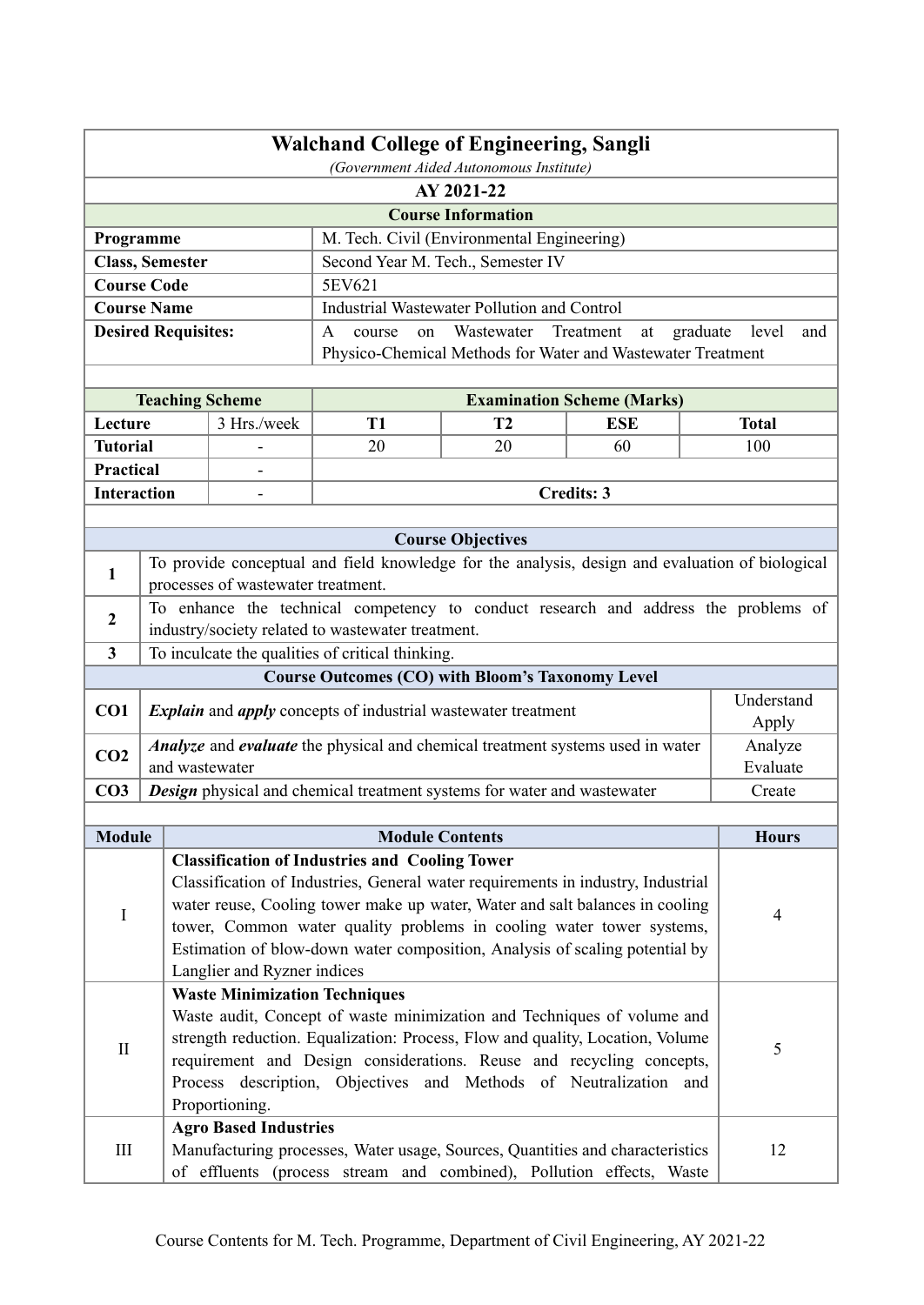|                     | Reduction/ Reclamation/By-product recovery, Utilization, Alternative                                                                                                                                                                                                                                                                                                  |                |  |  |  |  |  |  |
|---------------------|-----------------------------------------------------------------------------------------------------------------------------------------------------------------------------------------------------------------------------------------------------------------------------------------------------------------------------------------------------------------------|----------------|--|--|--|--|--|--|
|                     | methods of treatment and disposal for Agro-based industries: Sugar, Distillery,                                                                                                                                                                                                                                                                                       |                |  |  |  |  |  |  |
|                     | Dairy, Pulp and paper mill and Textile                                                                                                                                                                                                                                                                                                                                |                |  |  |  |  |  |  |
|                     | <b>Chemical and Engineering Industries</b>                                                                                                                                                                                                                                                                                                                            |                |  |  |  |  |  |  |
| IV                  | Manufacturing processes, Water usage, Sources, Quantities and characteristics<br>of effluents (process stream and combined), Pollution effects, Waste<br>Reduction /Reclamation/By-product recovery, Utilization, Alternative<br>methods of treatment and disposal for<br>a. Chemical industries: Pharmaceutical, Petroleum and refineries, Fertilizer<br>and Tannery | 12             |  |  |  |  |  |  |
|                     | b. Engineering industries: Steel, Electroplating, Foundries<br>c. Thermal power plants                                                                                                                                                                                                                                                                                |                |  |  |  |  |  |  |
|                     | <b>Common Effluent Treatment Plant</b>                                                                                                                                                                                                                                                                                                                                |                |  |  |  |  |  |  |
| V                   | Concept, Objectives, Methodology, Cost benefit analysis, Design, Operation<br>and maintenance                                                                                                                                                                                                                                                                         | $\overline{4}$ |  |  |  |  |  |  |
|                     | <b>Detailed Project Report for Waste Treatment Facilities</b>                                                                                                                                                                                                                                                                                                         |                |  |  |  |  |  |  |
| VI                  | Project report preparation for waste treatment and disposal system of<br>industries, Pre-feasibility, feasibility and detailed project reports, Project<br>financial appraisal                                                                                                                                                                                        | 3              |  |  |  |  |  |  |
|                     |                                                                                                                                                                                                                                                                                                                                                                       |                |  |  |  |  |  |  |
|                     | <b>Text Books</b>                                                                                                                                                                                                                                                                                                                                                     |                |  |  |  |  |  |  |
| 1                   | Peavy H, S, Rowe D, R, and Tchobanoglous G, "Environmental Engineering", McGraw-Hill<br>Book Company, Indian edition 2017.                                                                                                                                                                                                                                            |                |  |  |  |  |  |  |
| $\overline{2}$      | Metcalf and Eddy "Wastewater Engineering Treatment and Reuse", Tata McGraw Hill<br>Publication, Indian Edition 2017.                                                                                                                                                                                                                                                  |                |  |  |  |  |  |  |
| $\overline{3}$      | Unit Operations and Processes in Environmental Engineering, 2nd Edition, by Tom D.<br>Reynolds and Paul A. Richards, PWS Publishing Company, 1995.                                                                                                                                                                                                                    |                |  |  |  |  |  |  |
|                     |                                                                                                                                                                                                                                                                                                                                                                       |                |  |  |  |  |  |  |
|                     | <b>References</b>                                                                                                                                                                                                                                                                                                                                                     |                |  |  |  |  |  |  |
| $\mathbf{1}$        | Droste, Ronald L "Theory and Practice of Water and Wastewater Treatment", Wiley student<br>Edition, 2009.                                                                                                                                                                                                                                                             |                |  |  |  |  |  |  |
| $\overline{2}$      | Crites Ron and Tchobanoglous George, "Small and Decentralized Wastewater Management<br>Systems", McGraw-Hill Book Company, International edition, 1998.                                                                                                                                                                                                               |                |  |  |  |  |  |  |
| $\overline{3}$      | Sincero A, P and Sincero G, A, "Environmental Engineering A Design approach", PHI learning<br>private limited, 2004.                                                                                                                                                                                                                                                  |                |  |  |  |  |  |  |
| $\overline{4}$      | Quasim, S. R., "Wastewater treatment plants planning, design and operation", CRC Press, 2nd<br><b>Edition</b> , 2010.                                                                                                                                                                                                                                                 |                |  |  |  |  |  |  |
|                     |                                                                                                                                                                                                                                                                                                                                                                       |                |  |  |  |  |  |  |
| <b>Useful Links</b> |                                                                                                                                                                                                                                                                                                                                                                       |                |  |  |  |  |  |  |
| 1                   | https://www.youtube.com/watch?v=in3GSRuooRs&t=3s                                                                                                                                                                                                                                                                                                                      |                |  |  |  |  |  |  |
| $\overline{2}$      | https://www.youtube.com/watch?v=JBSP6ayaIjU&t=9s                                                                                                                                                                                                                                                                                                                      |                |  |  |  |  |  |  |